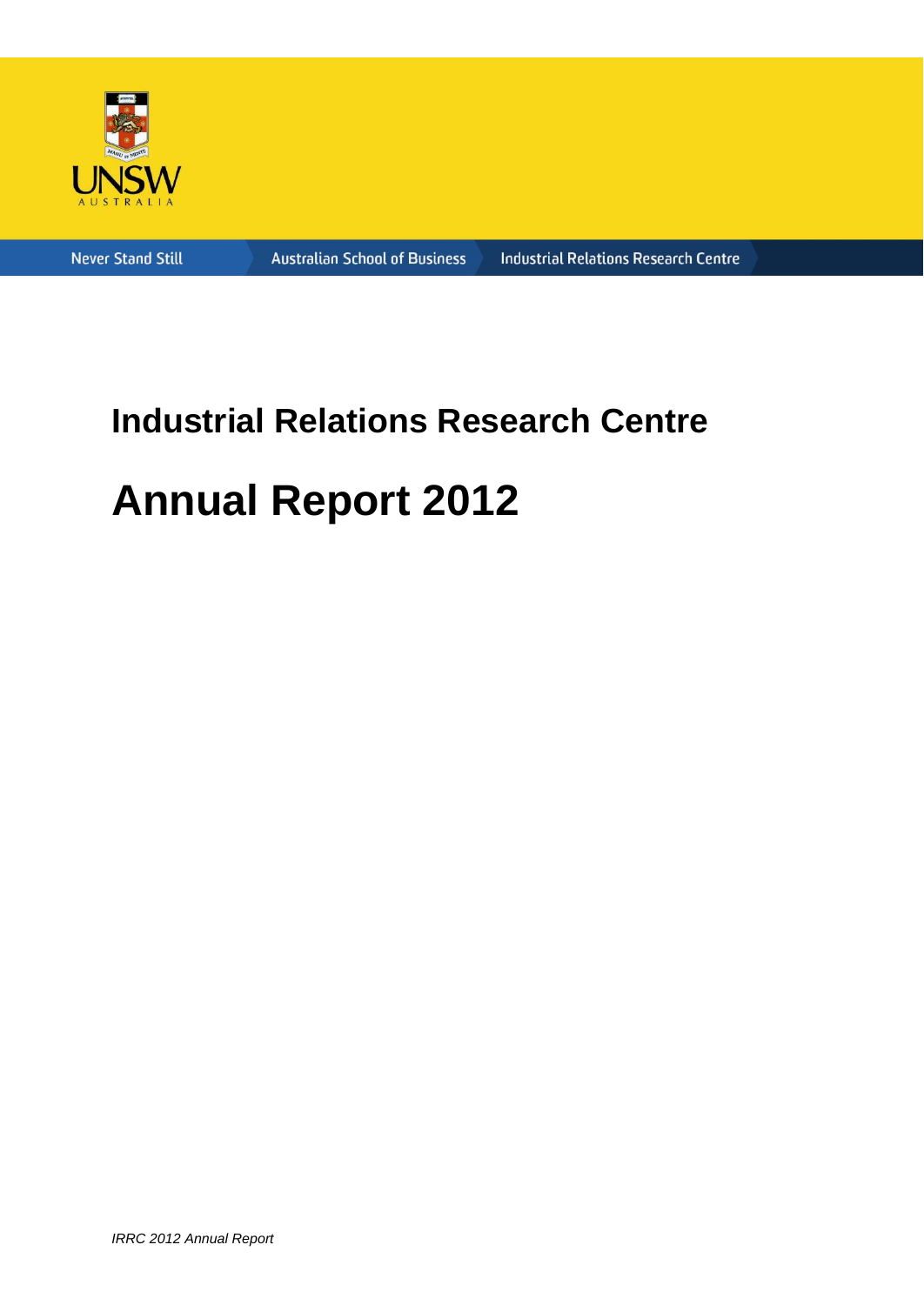# **Industrial Relations Research Centre**

# **Annual Report 2012**

| <b>Industrial Relations Research Centre Key Facts</b>                             | 3              |
|-----------------------------------------------------------------------------------|----------------|
| <b>Mission</b>                                                                    | 3              |
| Values                                                                            | 3              |
| Objectives for 2012                                                               | 3              |
| Governance                                                                        | $\overline{4}$ |
| <b>Associates and Administrative Staff</b>                                        | 5              |
| <b>Professional and Technical Staff</b>                                           | 6              |
| Centre's Performance in Relation to its Objectives 2012                           | $\overline{7}$ |
| Promotion of better understanding of labour markets and industrial<br>relations   | $\overline{7}$ |
| Promotion of safe, engaged, productive and fair workplaces                        | $\overline{7}$ |
| Encouragement of the development, recognition and utilisation of skills           | 9              |
| Building the impact of <b>The Economic and Labour Relations Review</b>            | 10             |
| Engagement with industry, community and government in the production              | 11             |
| and dissemination of research                                                     |                |
| Building our working relationships and international outreach                     | 14             |
| Objectives for 2013                                                               | 17             |
| <b>Statement Of Financial Performance</b>                                         | 18             |
| Statement Certified By The Presiding Faculty Finance Manager                      | 18             |
| <b>Funding Sources</b>                                                            | 19             |
| <b>Australian School of Business</b>                                              | 19             |
| <b>Grants and Consultancies</b>                                                   | 19             |
| Statement of in-kind contributions                                                | 20             |
| Volunteer Work by Adjunct Academics and Administrative Staff                      | 20             |
| Imputed Salaries - Associates Infrastructure and other resources                  | 20             |
| Infrastructure and other resources                                                | 21             |
| Details of Grants, Consultancies, Research Projects, Publications and Other       | 22             |
| <b>Scholarly Achievements</b>                                                     |                |
| <b>Grants and consultancies</b>                                                   | 22             |
| <b>Publications</b>                                                               | 25             |
| Research Supervision Carried out by the IRRC on behalf of other Academic<br>Units | 28             |
| Record Of Dates And Attendance At Meetings Of The Centre Steering                 | 29             |
| Committee                                                                         |                |

Page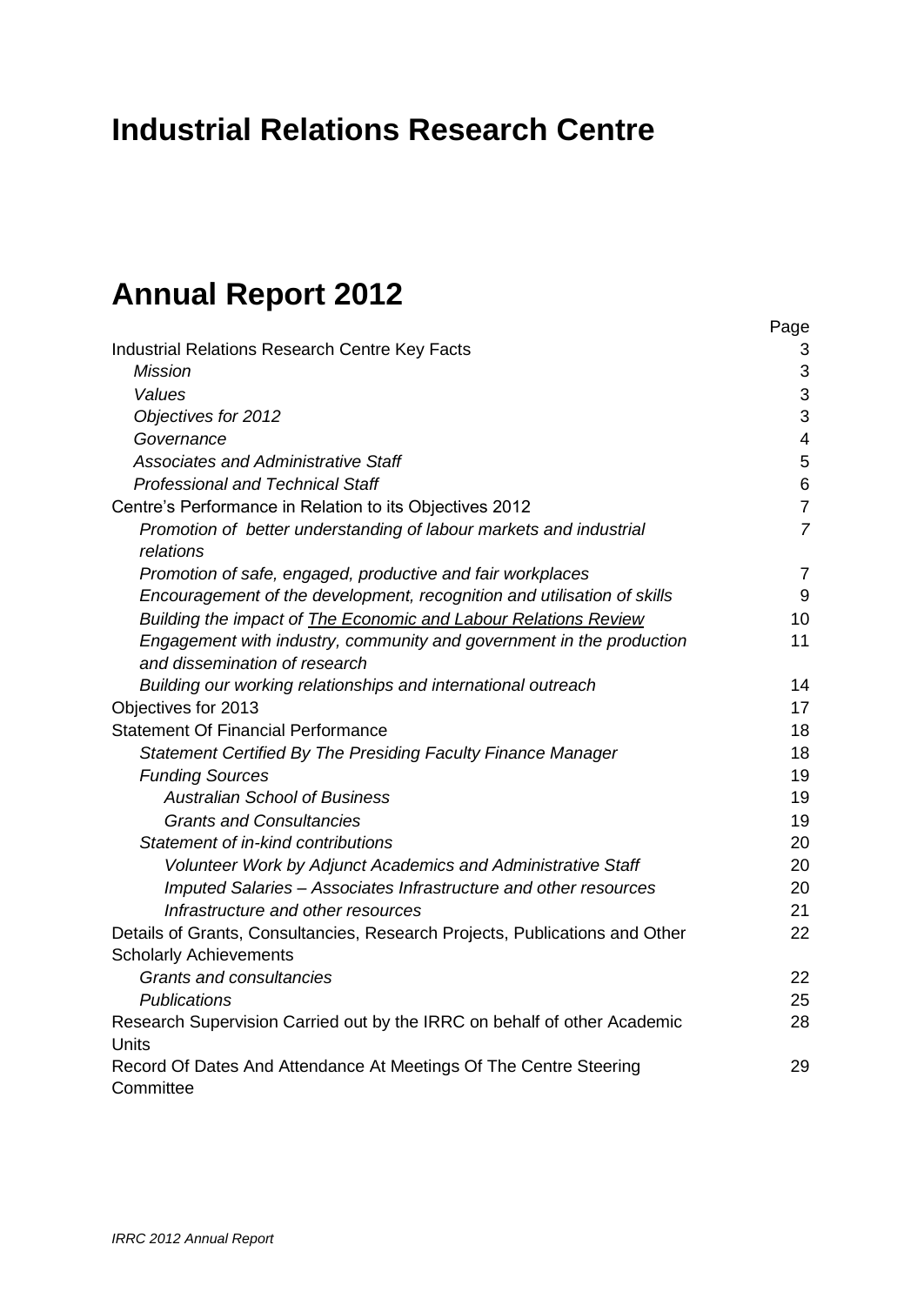# **Industrial Relations Research Centre Annual Report 2012**

# **KEY FACTS**

The Industrial Relations Research Centre (IRRC), founded in 1980, is a grouping of research associates and administrative staff from inside and outside UNSW, who collaborate to conduct and publicise research that contributes to policy and practice in fields such as the regulation of labour standards, workplace health and safety, and workforce development.

The IRRC produces *The Economic and Labour Relations Review (ELRR)*, a journal which in 2012 was in its  $23<sup>rd</sup>$  year, was published four times a year and gained its first JCR impact factor rating.

#### *Our mission*

The aim of the IRRC is to promote research on work, labour markets and industrial relations that will contribute to productive and fair work arrangements.

#### *Our values*

We are committed to:

- $\circ$  Sponsoring rigorous, independent, evidence-based research that is creative and original
- o Acting in the public interest, through ethical research, open communication and accountability.

#### *Objectives for 2012*

Our objectives in 2012 were to

- o Promote better understanding of labour markets and industrial relations
- o Promote safe, engaged, productive and fair workplaces
- o Encourage the recognition, development and utilisation of skills
- o Continue to build the impact of *The Economic and Labour Relations Review*
- o Engage with industry, community and government in the production and dissemination of research
- o Build our working relationships and international outreach
- o Help to develop emerging scholars.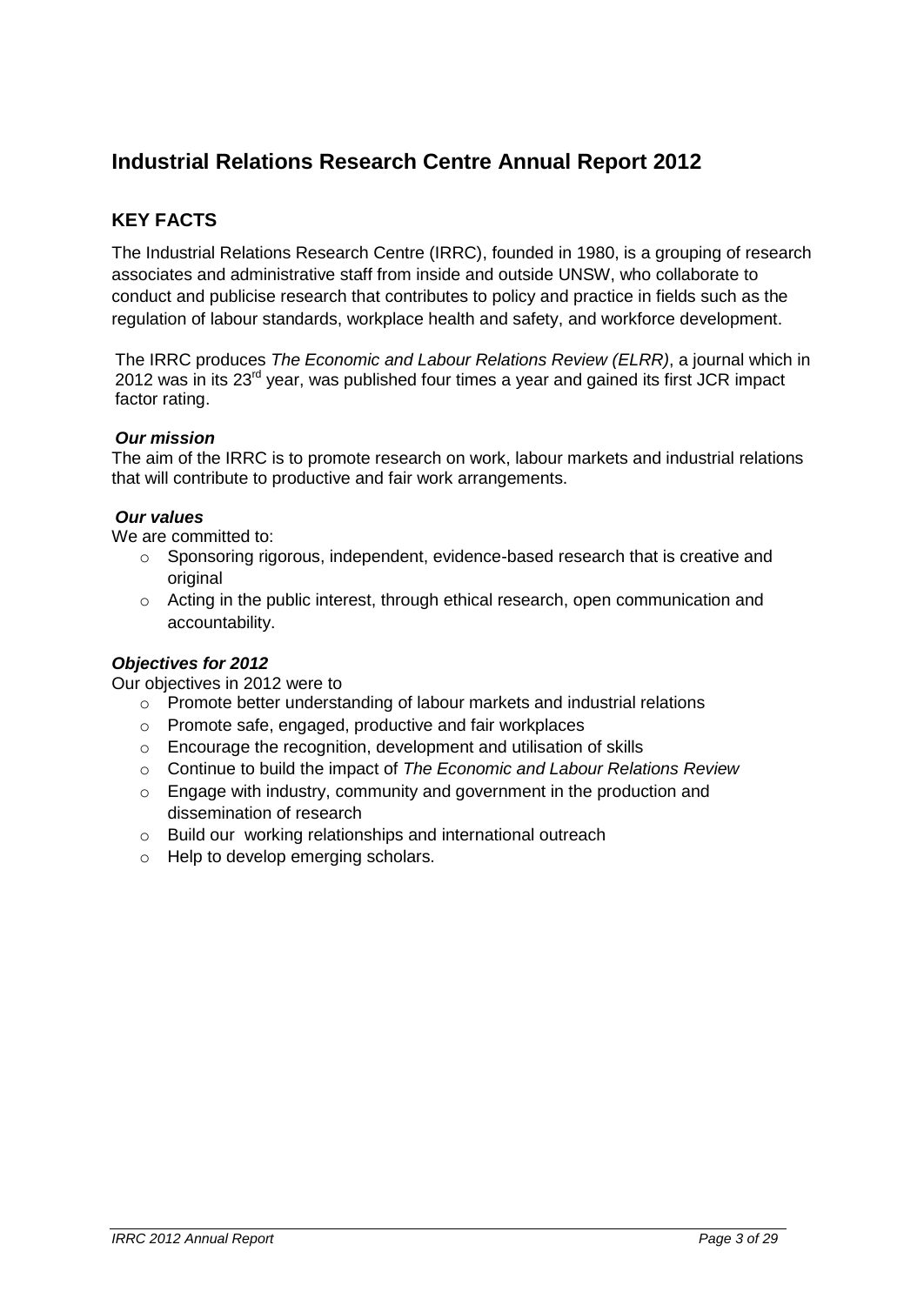#### *Governance*

PRESIDING FACULTY Australian School of Business, UNSW

CHAIR: [Professor Roger Simnett,](http://www.asb.unsw.edu.au/schools/Pages/RogerSimnett.aspx) Associate Dean Research, Australian School of Business

DIRECTOR: [Professor Michael Quinlan](http://www.asb.unsw.edu.au/schools/Pages/MichaelQuinlan.aspx)

DEPUTY DIRECTOR: [Associate Professor Anne Junor](http://www.asb.unsw.edu.au/schools/Pages/AnneJunor.aspx)

#### STEERING COMMITTEE

Chair: [Professor Roger Simnett,](http://www.asb.unsw.edu.au/schools/Pages/RogerSimnett.aspx) Associate Dean Research, Australian School of **Business** 

[Professor Chris Jackson,](http://www.asb.unsw.edu.au/schools/Pages/ChrisJackson.aspx) Head of School of Management, UNSW

[Professor Daryll Hull,](http://www.productive.com.au/index.php?option=com_content&view=article&id=5:daryll-hull&catid=3:our-people&Itemid=10) Director, Transport and Logistics Centre

[Professor Dubravka Cecez-Kecmanovic,](http://www.asb.unsw.edu.au/schools/Pages/DubravkaCecez-Kecmanovic.aspx) Head, School of Information Systems and Management, UNSW

Professor Michael Hess, Head of School of Business, UNSW Canberra

Professor Michael O"Donnell, School of Business, UNSW Canberra

[Associate Professor Peter Kriesler,](http://www.asb.unsw.edu.au/schools/Pages/PeterKriesler.aspx) School of Economics, UNSW, and Deputy Director, Centre for Applied Economic Research (CAER)

[Associate Professor Peter Sheldon,](http://www.asb.unsw.edu.au/schools/Pages/PeterSheldon.aspx) School of Management, UNSW

#### ADVISORY COMMITTEE

Chair: [Professor Lucy Taksa,](http://www.businessandeconomics.mq.edu.au/contact_the_faculty/all_fbe_staff/lucy_taksa) Head, Department of Business, Macquarie University [The Honourable Lance Wright QC](http://www.ntc.gov.au/viewpage.aspx?documentid=1724) [Ms Juliet Bourke,](http://www.aequus.com.au/juliet_bourke_aequus_partners.html) Partner – Human Capital, Deloitte Touche Tohmatsu.

[Mr John Cairns,](http://www.health.qld.gov.au/about_qhealth/org_structure/qh_structure.pdf) Director People & Change, NSW Railcorp

[Ms Philippa](http://www.eowa.gov.au/Contact_Us.asp) Hall, Pay Equity Consultant

[Emeritus Professor Geoffrey Harcourt,](http://www.assa.edu.au/fellows/profile.php?id=130) Economics, UNSW

Mr Tim [Harcourt,](http://www.austrade.gov.au/Tim-Harcourt-Biography/default.aspx) J.W. Nevile Fellow in Economics, UNSW

[Mr Brett Reed,](http://www.austrade.gov.au/Tim-Harcourt-Biography/default.aspx) Transport and Logistics Centre

[Mr Paul Ryan,](http://www.artio.org.au/) Australian Road Transport Industry Organisation

[Ms Mairi Steele,](http://www.equalityrightsalliance.org.au/news/congratulations-eowa-and-office-women-appointments) Branch Head, Office for Women, Federal Department of Families,

Housing, Community Services and Indigenous Affairs

Ms Judith Wright, Senior Industrial Officer, ASU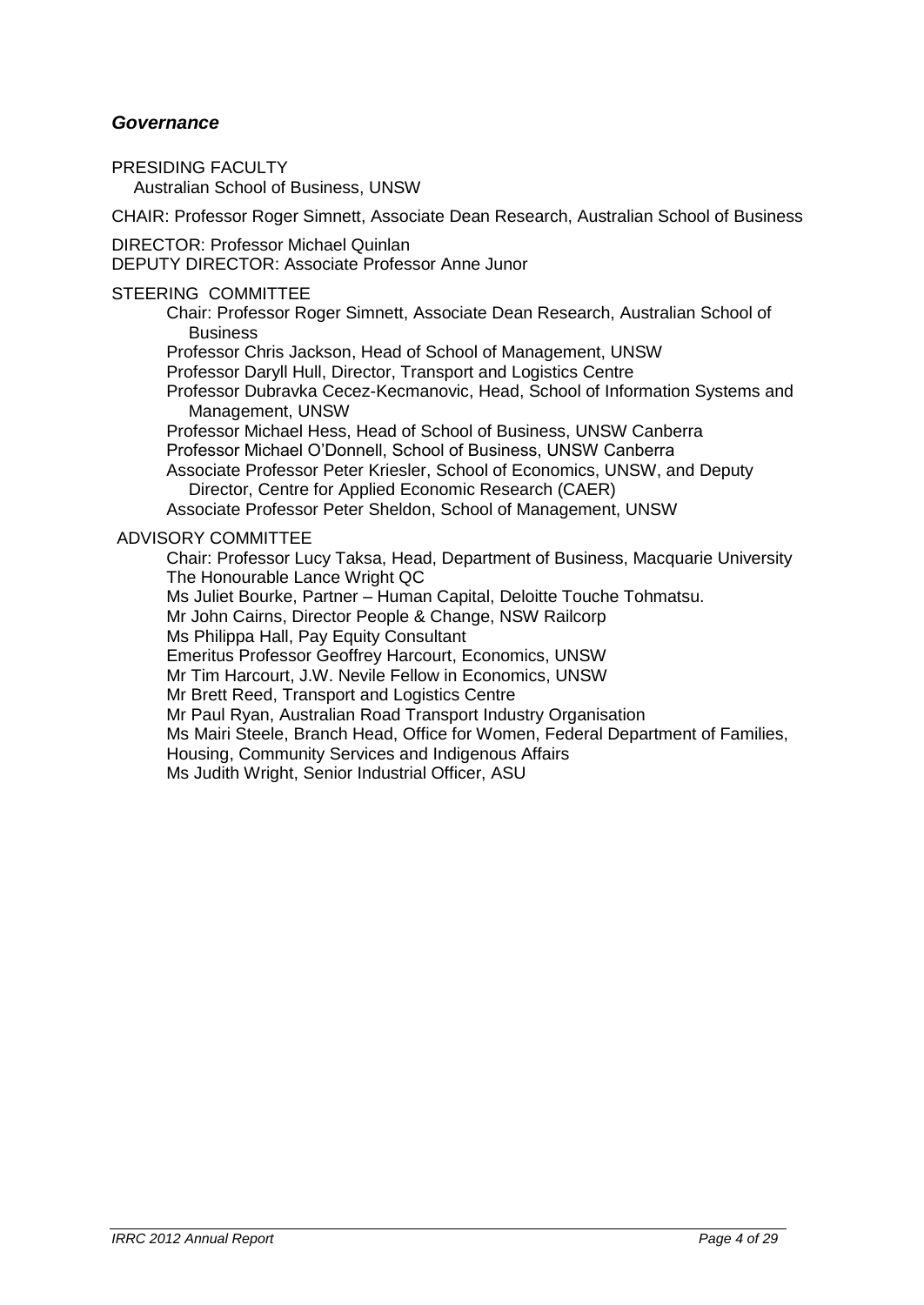## *Associates and Administrative Staff 2012*

Centre Associates are suitably qualified academic researchers whose areas of research are relevant to the objectives of the Centre and who, it is judged on the basis of their past research, publications and current interests, can contribute to the mission and objectives of the IRRC.

- Associates may join the IRRC by invitation or application, following endorsement of the Steering Committee, normally for a three-year period.
- Associates may be appointed to the IRRC in an honorary capacity from inside UNSW or from another Australian University.
- Associates who are retired academics may be appointed in an Adjunct capacity.
- Overseas associates many be appointed in a Visiting capacity.
- All appointments from outside UNSW are approved by the Dean, Australian School of Business, and appointments at Level D and E additionally require approval of the Director Human Resources.

#### *Located in IRRC*

Emeritus Professor P.N. (Raja) Junankar, UWS, IZA Professor Jocelyn Pixley, also at Macquarie Associate Professor Craig Freedman Dr Celia Briar, formerly Massey and NZ Department of Labour Associate Professor Anne Junor

*Located in Australian School of Business, UNSW* Professor Michael Quinlan, School of Management Associate Professor Hazel Bateman, School of Risk and Actuarial Studies Associate Professor Ian Hampson, School of Management Associate Professor Peter Kriesler, Economics Associate Professor Elisabetta Magnani, School of Economics Associate Professor Peter Sheldon, School of Management Dr Louise Fitzgerald, School of Management Dr Bernard Gan, School of Management Dr Sarah Gregson, School of Management Dr Youngok Kim, School of Management Dr David Morgan, School of Management Dr Loretta O"Donnell, School of Management Dr Carol Royal, School of Management Dr Kyoung-Hee Yu, School of Management Dr Tracy Wilcox, School of Management Ms Janice Wardrop, School of Management

*Located in School of Business, UNSW Canberra*  Professor Michael Hess, School of Business, UNSW Canberra Professor Michael O'Donnell, School of Business, UNSW Canberra Dr Denise Faifua, School of Business, UNSW Canberra Dr Douglas Fraser, School of Business, UNSW Canberra

*Located in other UNSW Faculties*  Professor Ralph Hall, Social Science and Policy Dr Alan Morris, Social Science and Policy Dr Carol Russell, Faculty of Engineering Dr Shaun Wilson, Social Science and Policy

#### *External Associates/Visitors*

Professor Peter Fairbrother, Management, RMIT Professor Daryll Hull, Director Transport and Logistics Centre; also at Macquarie Professor Lucy Taksa, Marketing and Management, Macquarie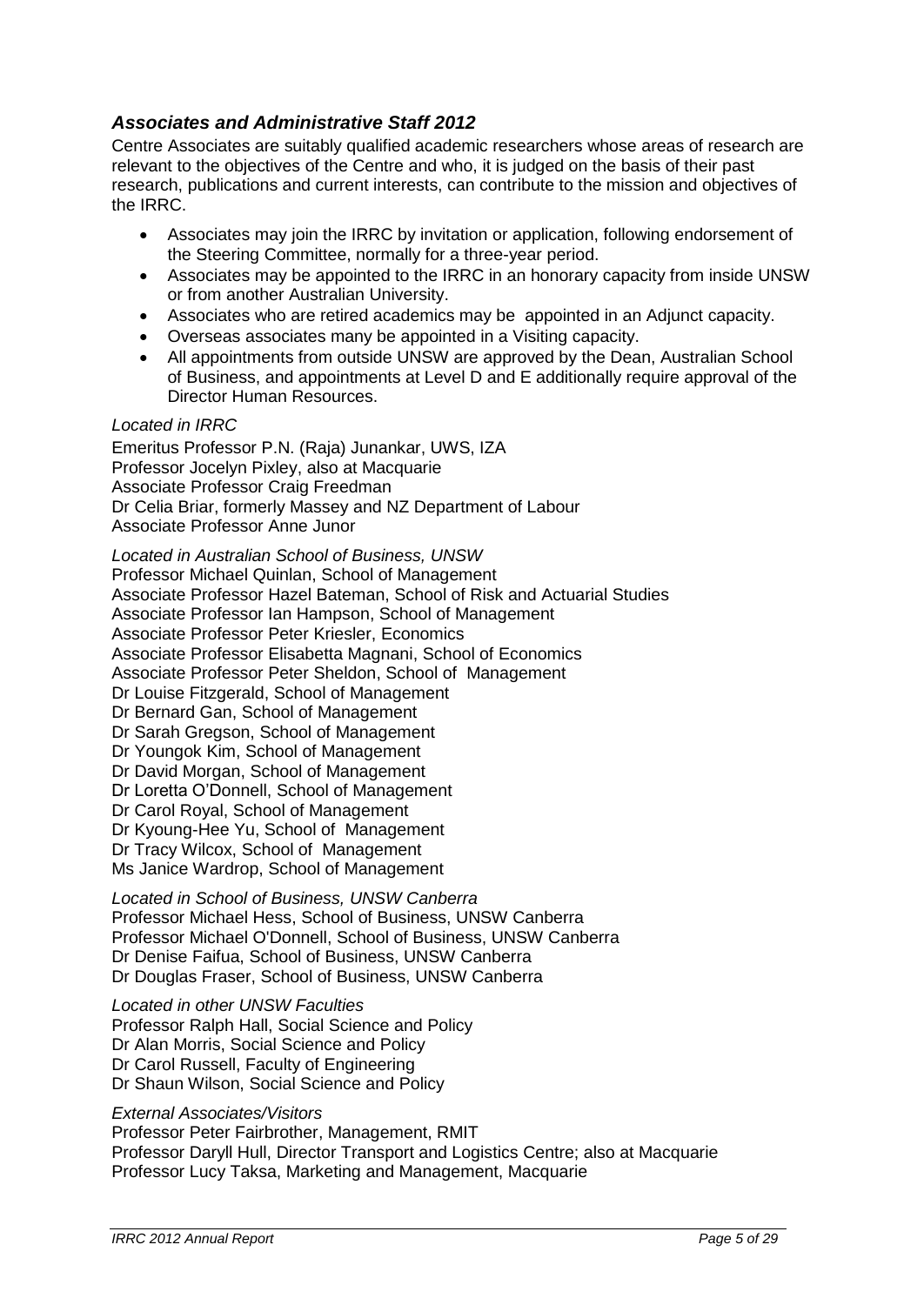Professor David Walters, Cardiff

Professor Andrew Watterson, Stirling

Professor Charles Woolfson, Linkoping, Sweden

Dr Ee-Kheng Ang, Massey University, New Zealand

Dr Alison Barnes, Marketing and Management, Macquarie

Dr Ruth Barton, Management, RMIT

Dr Soheyla Gholamshahi, NGO sector

Dr Neil Hart, Economics, UWS

Dr In Jun, Yeungnam, Republic of Korea

Dr Louise Thornthwaite, Marketing and Management, Macquarie

#### *Professional and Technical Staff*

Ms Margaret Wallace. Casual Project Officer: *ELRR* development strategy (establishment of ScholarOne submission site), Research Assistant, editorial and marketing.

Ms Rosslyn O"Grady. Part-time Administrative Assistant, financial management, records, minutes, correspondence, publicity – IRRC and *ELRR*

Mr Jason Antony. Part time editorial coordinator, *ELRR*, also seconded as Office Manager to the Transport and Logistics Centre

Ms Terry O"Callaghan. Casual/Volunteer – financial, editorial and administrative work.

Dr Doug Fraser, Part-time Research Assistant engaged jointly by the IRRC and the School of Management , on LP110100335, *The Future of Aircraft Maintenance in Australia*, and on LP110200888 *Recognising the Skill in Jobs Traditionally Considered Unskilled*.

#### *Consultants*

.

The following provided a mix of pro bono and consultancy work on the Building Professional Skills project:

- Ms Philippa Hall, formerly of the New Zealand Department of Labour and member of the IRRC Advisory Committee
- Dr Celia Briar, IRRC Associate, formerly of Massey University and the NZ Department of Labour
- Ms Dianne Fruin, formerly a senior HR Consultant with Sydney Water and in state government agencies.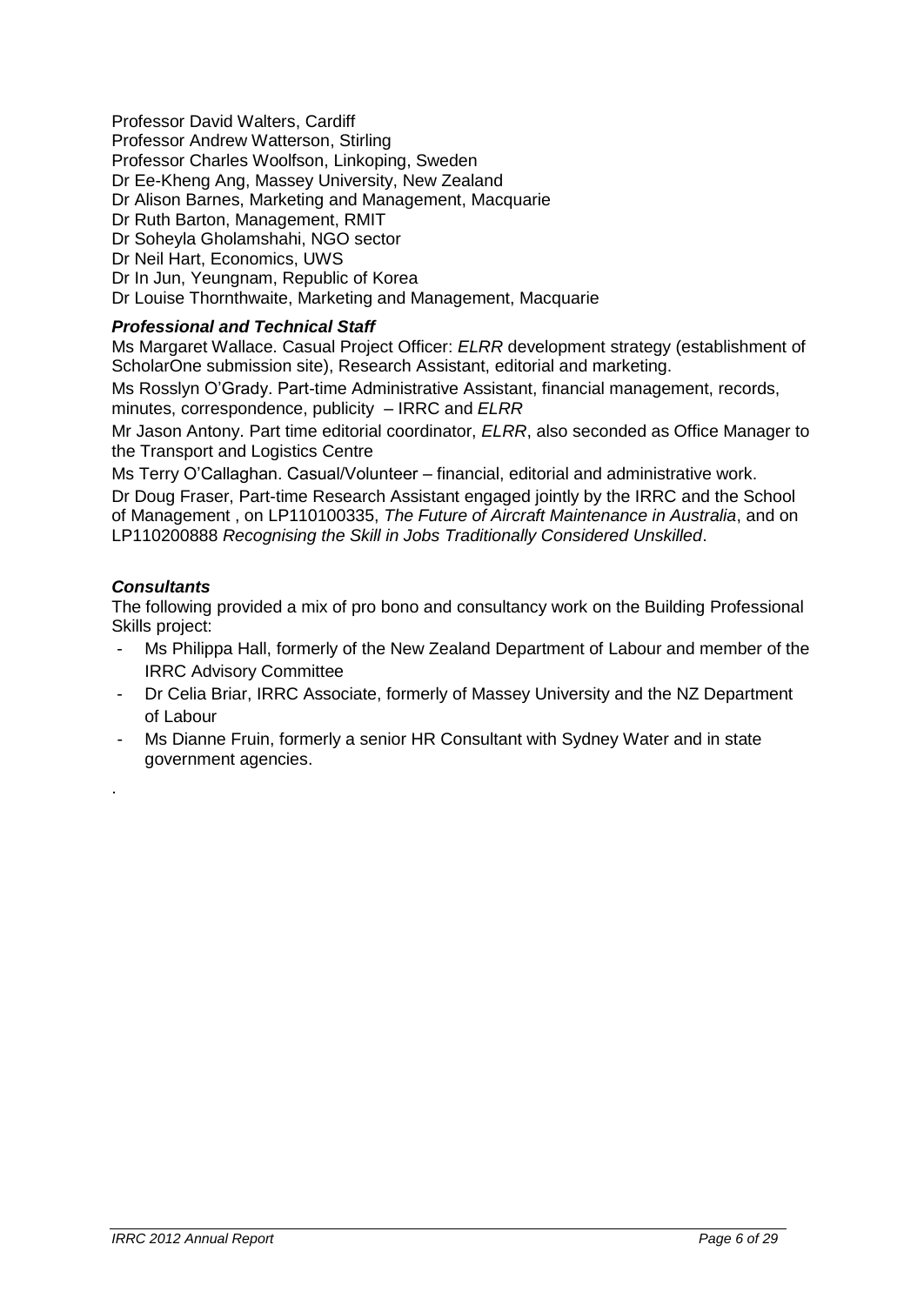# **THE CENTRE'S PERFORMANCE IN RELATION TO ITS OBJECTIVES FOR 2012**

#### **Objective 1. To promote better understanding of labour markets and industrial relations**

*Achievements:* 

- In 2012 the IRRC, through *The Economic and Labour Relations Review,* published 10 refereed articles and book reviews designed to promote a understanding of labour markets/economics:
	- Theoretical: impacts of trade liberalization (IRRC Advisory Committee member Tim Harcourt); Salter and flexibility (IRRC Advisory Committee member CG Harcourt); labour supply curve;
	- Policy analysis: Manufacturing industry policy (IRRC Associate I Hampson)
	- Industry analysis (The declining earnings position of cleaners in Australia)
	- Low-paid work (cleaners in Australia; low-skilled work in Canabda)
	- Sport player associations
	- Regional: China; Malaysia, Papua New Guinea.
- In 2012, precarious employment continued to be a particular focus of IRRC work:
	- Professor Quinlan wrote a comprehensive overview of the history of precarious employment for *ELRR*.
	- C. Briar and A. Junor authored a research-based submission to the Independent Inquiry into Insecure Work in Australia, followed up with oral evidence by Anne Junor. The submission was cited and referenced 8 times in the final report of the Inquiry, *Lives on Hold: Unlocking the Potential of Australia's Workforce* (2012).
	- IRRC Associate Dr Shaun Wilson with Dr Norbert Ebert, initiated a symposium on the sociological impacts of precarious employment, for publication in a 2013 issue of ELRR.
- Other contributions to a general understanding of labour markets and industrial relations:
	- Professor M Quinlan co-authored a significant specialized study of the legal regulation of employment relations, published a refereed article on labour standards enforcement, and published a historical study of shipboard protests over health and safety conditions 1790 -1900.

#### **Objective 2. To promote safe, engaged, productive and fair workplaces**

#### *Achievements: Safety*

IRRC Director Professor Michael Quinlan continued in his role as an internationallyrecognised authority on workplace health and safety.

- Professor Quinlan held two ARC Grants with researchers at the University of Sydney one on the impacts of traumatic death at work, the other on the safety of home care workers, and co-authored 3 refereed journal articles from this work.
- Professor Quinlan was quoted extensively in 'At home with workplace safety', *[Knowledge@Australian School Of Business](http://www.businessspectator.com.au/contributor/knowledgeaustralian-school-business)*, 5 Jan 2012 (reproduced in Business Spectator).
- Professor Michael Quinlan participated in a Safe Rates Summit at Parliament House Canberra on 22 January. An earlier review by IRRC Advisory Committee member Hon Lance Wright QC and Professor Quinlan, entitled *"Remuneration & Safety in the Australian Heavy Vehicle Industry,* was extensively used in 2012 submissions and parliamentary briefing papers concerning the Road Safety Remuneration Bill 2011. The Bill was enacted in July 2012, establishing a Road Safety Remuneration Tribunal, which will rule on pay and related conditions for road transport drivers, and resolve disputes between road transport drivers and supply chain participants.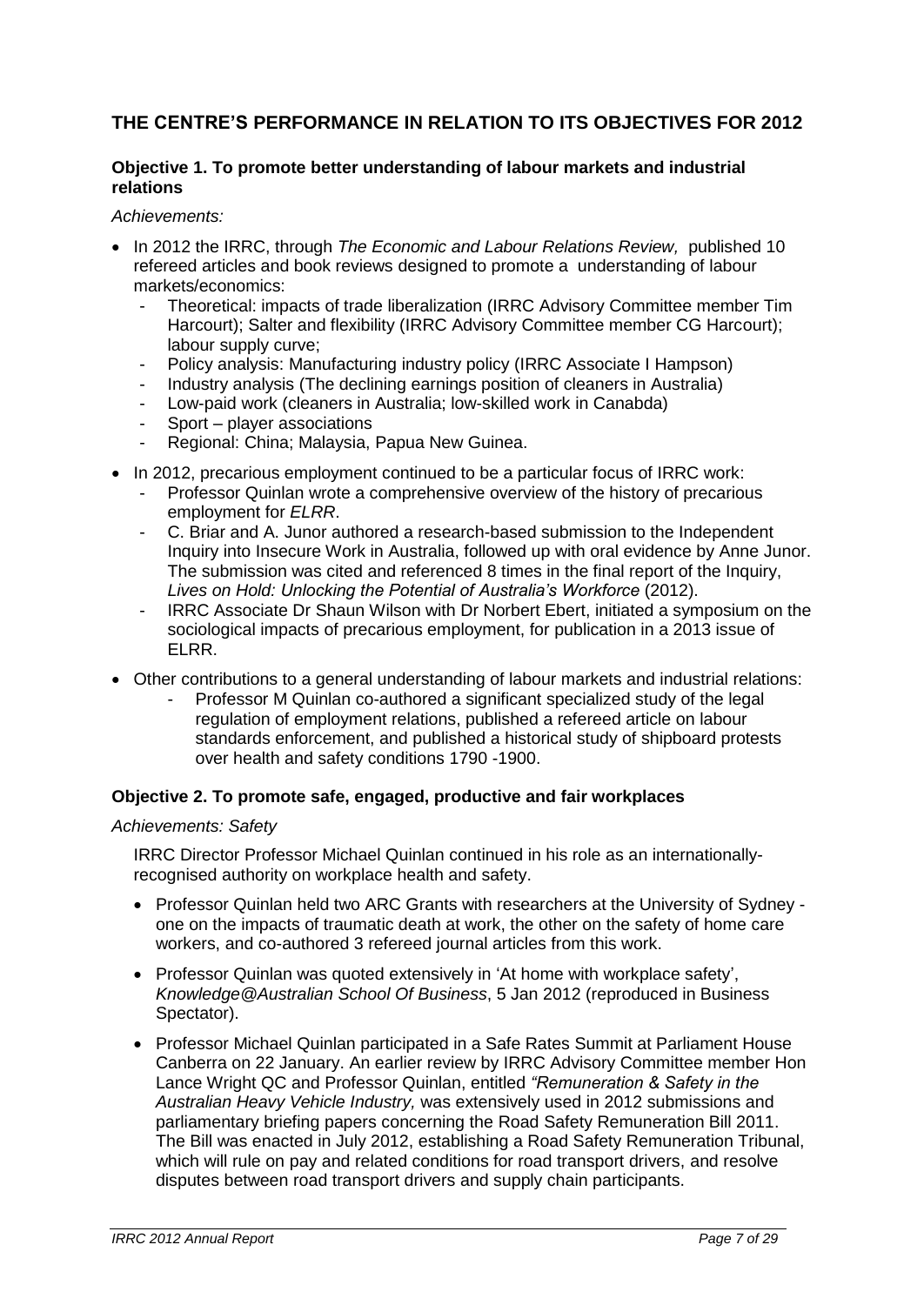Professor Michael Quinlan had been engaged by the New Zealand Department of Labour to conduct an international comparison of mine safety regulation, and had also undertaken an international comparative study of the causal factors in other mine disasters. The Department"s March 2012 submission to the Royal Commission commended Professor Quinlan for his thoroughness, and relied heavily on his work in framing its policy response. See Royal Commission on the Pike River Coal Mine Tragedy (2012) *Phase Four Paper Prepared By The Department Of Labour.* Wellington, 16 March, pp. 1,3,8-12, 14, 16, 18-20, 30-31, 35-39, 42, 46-47, 51, 55, 57- 58, 60, 63-65, 77.

In turn, the Royal Commission relied on Professor Quinlans"s research in its October findings. See. Royal Commission on the Pike River Coal Mine Tragedy (2012) *Volume 2 What Happened at Pike River and Proposals for Reform.* Wellington, October, pp. 252; 307-315.

- In December 2012 Professor Quinlan was appointed to the New Zealand Expert Reference Group to support implementation of the recommendations from the Royal Commission.
- Associate Professor Anne Junor served on the Reference Group for the Benchmarking Leadership and Standards for Sessional Teaching Project, led by Dr Marina Harvey, Macquarie University, and funded by the Australian Government Office for learning and Teaching.

#### *Achievements: Engagement and Productivity*

In 2012 the IRRC continued to pursue its mission of providing research-backed output that makes a practical difference in workplaces:

- A. Junor, I. Hampson, D. Morgan, and C. Briar, with consultant P.Hall (IRRC Advisory Committee member) continued to work on a research project funded by UNSW Division of Finance and Operations in order to produce a set of tools to promote cooperation across work units and improve client and customer engagement. An internal report of project research findings was provided, and presented to a range of DFO forums. A senior UNSW HR consultant arranged for A. Junor and P. Hall to present the project to a CBD Learning and Development consultancy firm, Think.Learning, on 2 December.
- Through Partner Organisation the Transport and Logistics Centre, Professor Daryll Hull worked on the design of collaborative organisation to develop more productive freight transport and logistics infrastructure solutions in Australia, publishing the findings through the IRRC"s SSRN site in a paper that has had 305 views and 81 downloads.
- Professor Hull worked on a proposal for collaborative regional learning infrastructures in remote regions such as the Pilbara. This work was written up in an IRRC publication through SSRN that has had 325 views and 47 downloads.
	- Dr Tracy Wilcox used an ASB research grant to work with Professor Michael O"Donnell and Associate Professor Anne Junor on CEO communication and employee engagement in a large federal government agency.
	- In 2012 *ELRR* published on employee commitment and high performance work systems in Sri Lanka co-authored by IRRC Associate Professor Michael O'Donnell, and also a study of the relationship between union membership and job satisfaction in the US.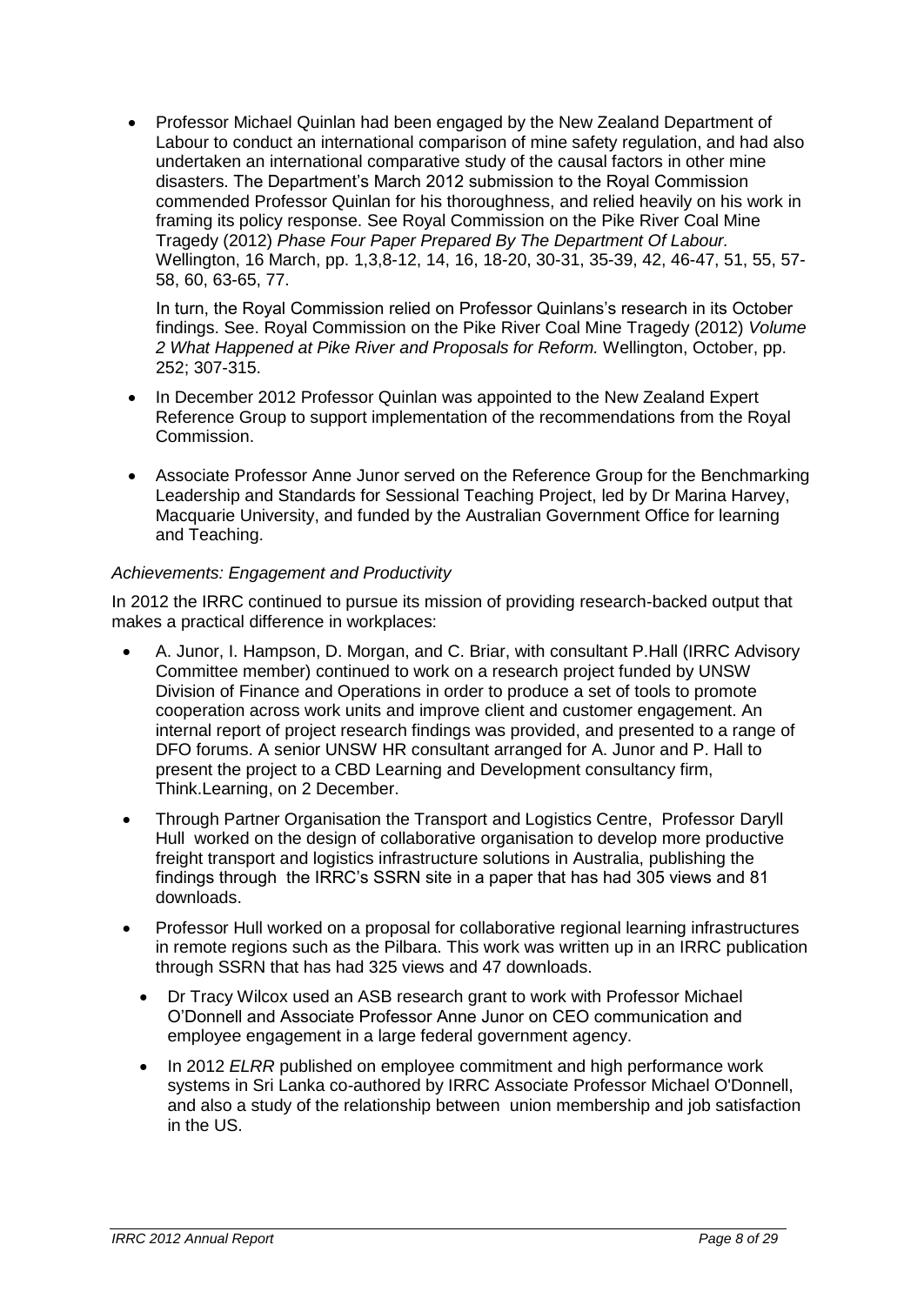#### *Achievements: Fair Work*

In 2012, the work of the IRRC clearly made a difference to pay and employment equity:

- Research by IRRC Associates Anne Junor and Ian Hampson was chosen for inclusion in 16 case studies forwarded by UNSW to the ATN/Go8 Trial of Assessment of Research Impact as best demonstrating the benefits of research to 'end-users'. In this trial participating universities were able to submit up to four impact case studies in each of four areas (Defence, Economic Development, Society and Environment).The IRRC research was chosen as one four case studies in the area of Impact on Society.
- The research, conducted with IRRC Associate Dr Celia Briar, was cited as evidence in the first Equal Remuneration Case in the Fair Work Court. This case resulted in pay increases of 23% to 45%. to be made to 150,000 Social and Community Services workers in annual instalments to 2021. In July 2012 the Commonwealth set aside \$3billion to help fund these increases. The Full Bench judgment drew on two sets of evidence provided by the IRRC. The first was the use of the Spotlight skills analysis methodology, published on the IRRC website and previously developed by a team including Junor and Hampson. This provided evidence of the use of skills which the Full Bench accepted were undervalued because of gender and community sector employment. The second set of evidence was a quantification of exactly how much of the undervaluation was attributable to gender at each salary grade. This quantification, produced by IRRC Associates Junor and Briar, was accepted by the Full Bench.
- In 2012, the Australian Workplace Gender Equality Agency provided links to the IRRC Spotlight tools in its online Gender Equality training package.
- Evidence of take-up also emerged, for example by United Voice research staff in relation to care work, and in an approach by the NZ Council of Trade Unions in preparation for the Community Services Equal Pay case.
- In 2012, Standards Australia published its standard on *Gender-Inclusive Job Evaluation and Grading* AS 5376-2012, produced by a working group led by IRRC Advisory Committee member Philippa Hall. Anne Junor was a member of the working group, along with the Australian Human Resources Institute, professional services firms, and employer and employee organisations. .

#### **Objective 3. Encouraging the recognition, development and utilisation of skills**

In 2012, skill and workforce development were key themes of the research conducted on a day-to-day basis in the IRRC, and of our research collaboration with the Transport and Logistics Centre.

#### *Achievements*

- A report, *Better Description and Classification of Jobs in Awards : A Spotlight Project* was transmitted to the Workplace Gender Equality Agency and lodged with an ISBN in the National Library. It was based on 2011 research conducted in the IRRC into the relationship between skills in use, skills listed in Training Packages and Modern Award classifications in the following industries/occupations: laboratory technician, printing, food processing, finance, and clerical.
- IRRC Associate Ian Hampson also applied the Spotlight conceptualistion of underrecognised .work process skills to an analysis of lean production in a paper "Skills and Control in the Toyota Production System". presented at the International Labour Process Conference in Stockholm. In March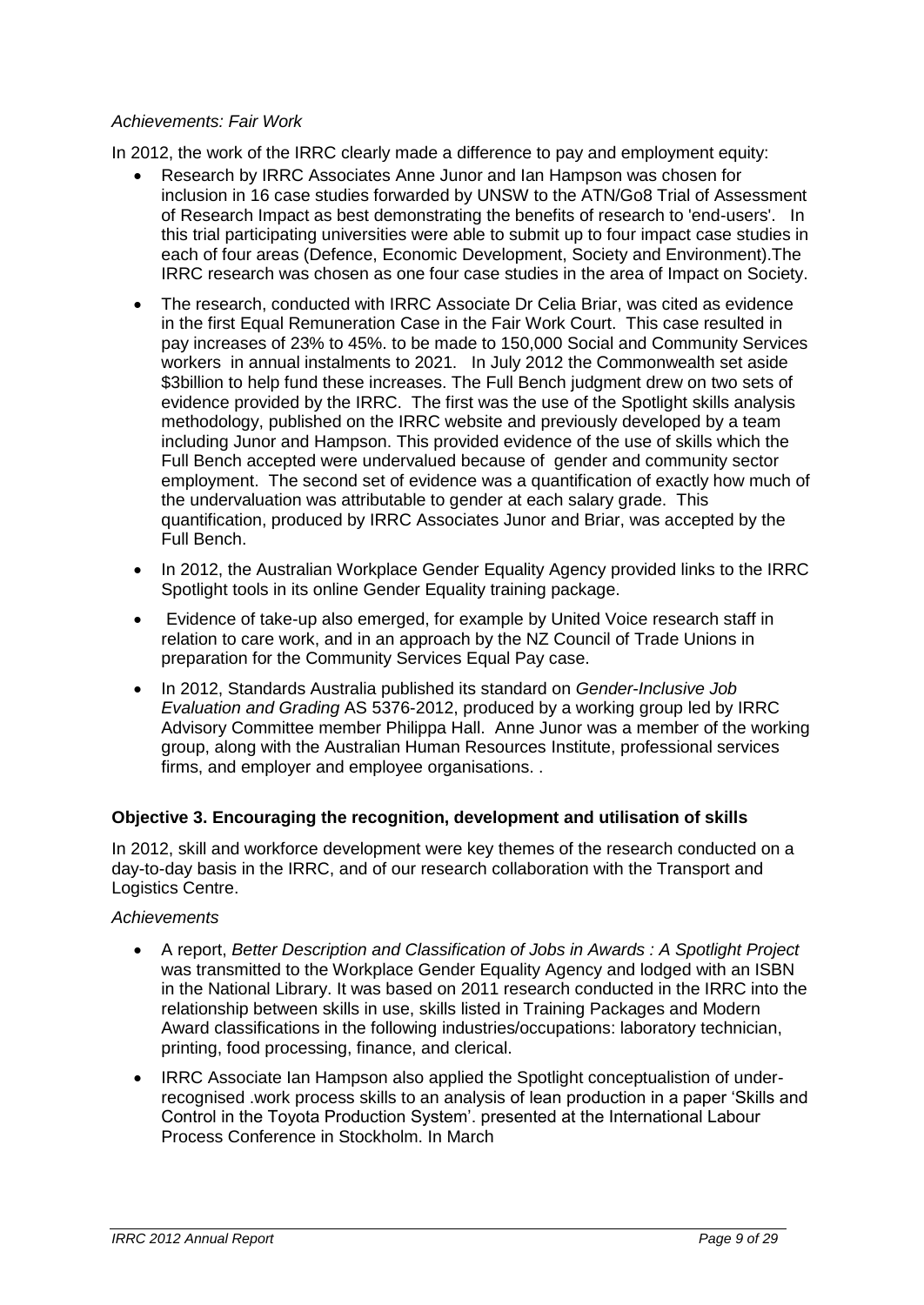- Further uses of the Spotlight Tool for recognising and developing service skills included the ongoing use of the Judith Miller Grant, made to the IRRC, in order to fund the website *www.spotlightworkskills.com.* This website was built by IRRC Associate, Dr Celia Briar in New Zealand and international versions of the Spotlight toolkit are available on the IRRC website. In 2012, funding for the operation of the site was transferred to NZCOSS and the tool was used in preparing evidence for community services pay bargaining in New Zealand.
- The Building Professional Skills project for the Division of Finance and Operations resulted in a comprehensive Mid Year Progress Report and subsequent Summary Report to DFO Managers, as well as monthly progress reports to the Project Steering Group (Senior Managers), the Project Working Group (a cross-functional reference group within DFO) and periodic reports to Divisional Forums.
- As part of a Linkage Project exploring the future of aircraft maintenance in Australia, Ian Hampson undertook a detailed study of the complex and shifting relationship between licensing and training, and reported this to a Reference Group of Partner Organisations as Occasional Paper 8 (2012) "Misalignments in the Reformed System of Training and Licensing of Aircraft Maintenance Engineers'.
- Analysis of perceptions of skill in low-paid service jobs waiters, chefs, cleaners at the level of policy and training and employment relations practice was undertaken. This was as part of a Linkage Project involving the IRRC, the University of Ballarat, United Voice, Manufacturing Skills Australia and Service Skills Australia. A report of findings was provided to Partner Organisations in August.
- Professor Daryll Hull consulted with the IRRC regarding a major initiative undertaken through the Transport and Logistics Centre – the development of a National Maritime Industry Workforce Development Plan.
- Professor Hull"s IRRC Working Paper, "Winning the skills battle and losing the knowledge war in the Railways: Reflections on changing culture in a complex system and the impact on learning and development", published in SSRN, received 116 views and 14 downloads.

### **Objective 4. Continue to build the impact of** *The Economic and Labour Relations Review*

*The Economic and Labour Relations Review* was the major publishing activity of the IRRC in 2012. It is a refereed journal with a focus on contemporary issues, developments and policymaking in the fields of economics and labour relations.

#### *Achievements*

- In 2012, Volume 23 was published in four issues, an increase on the three issues of 2011 and the two issues per year of Volumes 1-21.
- The ELRR website *http://www.elrr.unsw.edu.au* was maintained as a guide to subscribing and submitting articles.
- In 2012 the *ELRR* was abstracted and indexed through Ulrichsweb andScopus and published in full text online through the following aggregators: APAFT(Informit), Proquest ABI/INFORM , Econlit (EBSCO)(full text), Gale/Cengage and AustLii (full text).
- In 2012 the ScholarOne online manuscript processing system was introduced. This resulted in a growth in submissions from international contributors.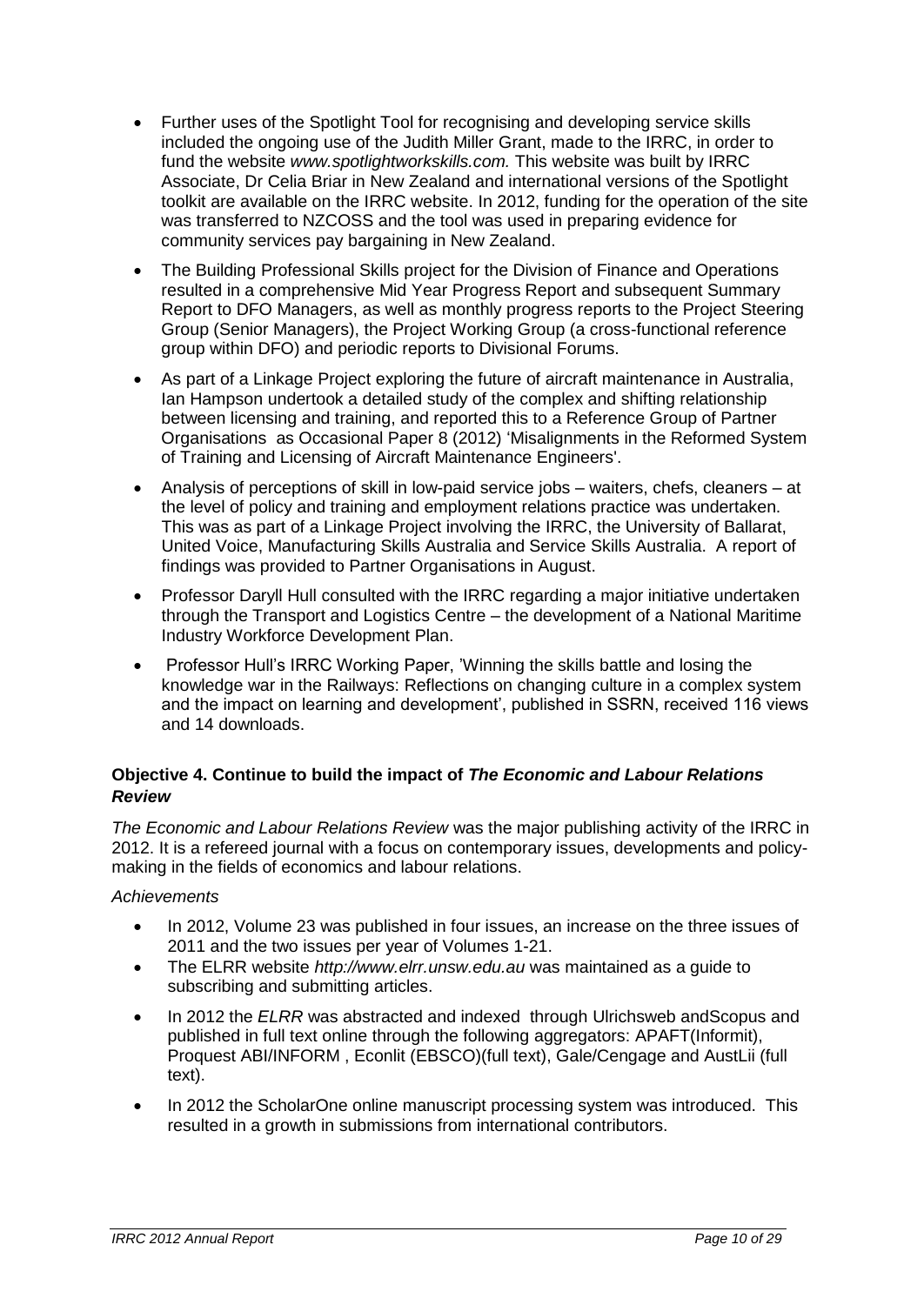- In 2012, following a two-year assessment, Thomson Reuters approved *ELRR* for inclusion in the Social Sciences Citation Index and Current Contents. This was the first step to receiving an impact factor rating.
- The Australian School of Business agreed to provide £8.000 pa for five years to support the development of the journal's international profile. The School of Business UNSW Canberra provided \$10,000 in 2012, in part to support the staffing of the journal.
- In the closing months of 2012, a five-year contract with SAGE Publishing was successfully concluded for the publication of ELRR four times per year. ASB financial support helped secure the contract. Termination of contracts with the aggregators was a condition of the SAGE contract.
- *ELRR* received the mentorship and active editorial support of distinguished Post-Keynesian and labour market economists including Professor G.C. Harcourt and JW Nevile. Professor Raja Junankar joined the Executive Editors and the Advisory Committee was joined by eminent international scholars Professor Orley Ashenfelter (Princeton), Professor William Brown (Cambridge) and Professor Michael Burawoy (Berkeley).
- *ELRR* content continued to be diverse and topical. [Volume 23 Issue 1](http://search.informit.com.au/browsePublication;py=2011;vol=22;res=IELBUS;issn=1035-3046;iss=1) (Feb 2012) carried a symposium guest-edited by Neil Perry and Paul Twomey: Carbon markets, inherent limitations and complementary policies. [Volume 23 Issue 2](http://search.informit.com.au/browsePublication;py=2011;vol=22;res=IELBUS;issn=1035-3046;iss=2) (June 2012) Symposium guest-edited by Victor Matheson Holy Cross, Worcester MA), Ross Booth(Monash) and Liam J Lenten (LaTrobe): Sports Economics. [Volume 23 Issue 3](http://search.informit.com.au/browsePublication;py=2011;vol=22;res=IELBUS;issn=1035-3046;iss=3) (September 2012) contained an article by eminent Indian scholar Amit Bhaduri and and important article on fiscal consolidation by UN/ILO experts Anis Chowdhury and Iyanatul Islam. Volume 23 Issue 4 (November 2012) opened with an overview article by Michael Quinlan that on precarious employment that is destined to become a classic.
- Annual submissions for 2012 were 55, plus 11 book reviews, with increasing use made of ScholarOne as the year progressed. The rejection rate was 35%, a rate somewhat low because two of the issues in 2012 were guest-edited, with unsuitable contributions screened out before referral to the Editor in Chief; 25% of published articles and 30% of rejected articles were from international authors, and 42% of published articles were on international or abstract-theoretical themes. Submission and publication years did not coincide – typically articles published in the first issue of the year will have been submitted in the previous year, making comparisons difficult. By July 2013 there had been 18 citations of articles published in 2012.

#### **Objective 5. Engage with industry, community and government in the production and dissemination of research**

#### *Collaborations*

The IRRC was engaged in three main research projects in 2012 that resulted in the building of strong, ongoing working relationships.

The relationship between the Transport and Logistics Centre and the IRRC was renewed, providing IRRC researchers with an insight into the development of a Maritime Workforce Development Strategy for Australia, as well as valuable general operational financial support and guidance by Professor Daryll Hull .

Through the ARC Linkage Project, *The Future of Aircraft Maintenance in Australia* (LP110100335), Chief Investigators in the IRRC, particularly Professor Micahel Quinlan and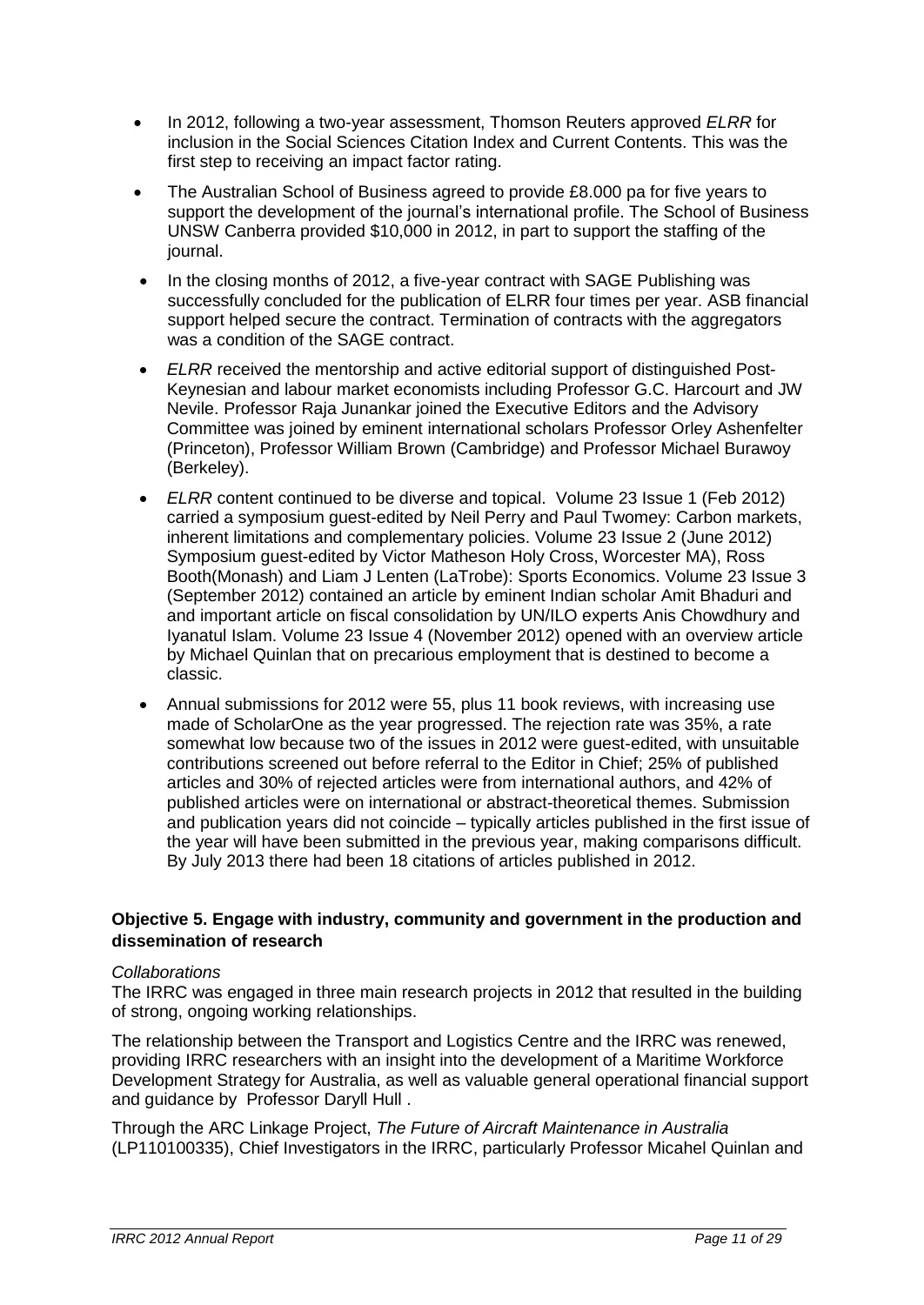Associate Professor Ian Hampson, were in ongoing regular communication with most Partner Organisations:

- Aerospace Australia
- The Aircraft Maintenance, Repair and Overhaul Business Association
- The Association of Licenced Aircraft Maintenance Engineers in Australia
- The Australian Manufacturing Workers Union
- Manufacturing Skills Australia
- **TAFE NSW**
- The Transport and Logistics Centre
- The Transport Workers Union

As well, a wider network of contacts was built, both in Australia and internationally, particularly in Sweden.

Through the Linkage Project, *Recognising the Skill in Jobs Traditionally seen as Unskilled*(LP110200888), Assocaite Professors Hampson and Junor further cemented their working relationship with Manufacturing Skills Australia. In addition, new links were built through Service Skills Australia, and workplace interviews opened up valuable likes of communication to a number of employer organizations and employers in the hospitality and cleaning industry. Partner Organisation United Voice indicated that the Spotlight skills identification methodology developed in the IRRC had potential in assessing the skills of care workers.

The Building Professional Skills Project resulted in the cementing of a strong working relationship between UNSW's Division of Finance and Operations and the IRRC and the School of Management. The team of Anne Junor, Ian Hampson, David Morgan and Celia Briar, with Consultant Philippa Hall, reported regularly to the Project Working Group of senior managers, and to a cross-functional Project Working Group, as well as to Divisional Forums.

In October 2012 the IRRC was Invited to undertake research on regional skills shortages and workforce development requirements in manufacturing in South Western Sydney. Regional Development Australia (RDA) Parramatta approached the IRRC on behalf of the South Western Sydney Manufacturing and Engineering Taskforce to undertake a survey of regional employer skill needs. The Taskforce included South Eastern Sydney Institute of TAFE, State Training Services, Manufacturing Skills Australia; the Australia Industry Group, the NSW Business Chamber, the Business Enterprise Centre; and a number of employers, as well as RDA. A team of IRRC Associates – Anne Junor, Professor Raja Junankar, Associate Professors Peter Sheldon and Elisabetta Magnani, Dr Bernard Gan, Dr Doug Fraser and Tanya Carney – worked on the design of two separate projects – academic research on the relationship between local manufacturing supply chains and global value networks , and a small-scale employer survey for implementation in 2013. A beneficial sideeffect was the establishment of close working relationships with the Sydney Aerospace and Defence Interest Group, which will assist one 2013 phase of the Aircraft Maintenance project – a survey of Maintenance, Report and Overhaul employers, accompanied by a study of potential career paths between maintenance and aerospace manufacturing.

#### *Outreach initiatives*

*Contribution to public event*

A well-attended Saturday evening event, organised by IRRC Associate Dr Sarah Gregson, and hosted by Unions NSW and the Sydney Society for the Study of Labour History, on 14 April, took place at Sydney Trades Hall. A *Commemoration of the Titanic Sinking: An OHS Disaster*, it featured addresses by Sarah Gregson on the administration of the welfare fund for survivors' families and by Professor Michael on seafarers" working conditions at the time. IRRC Associate Dr Celia Briar provided musical accompaniment. The event was publicised through ASB Media.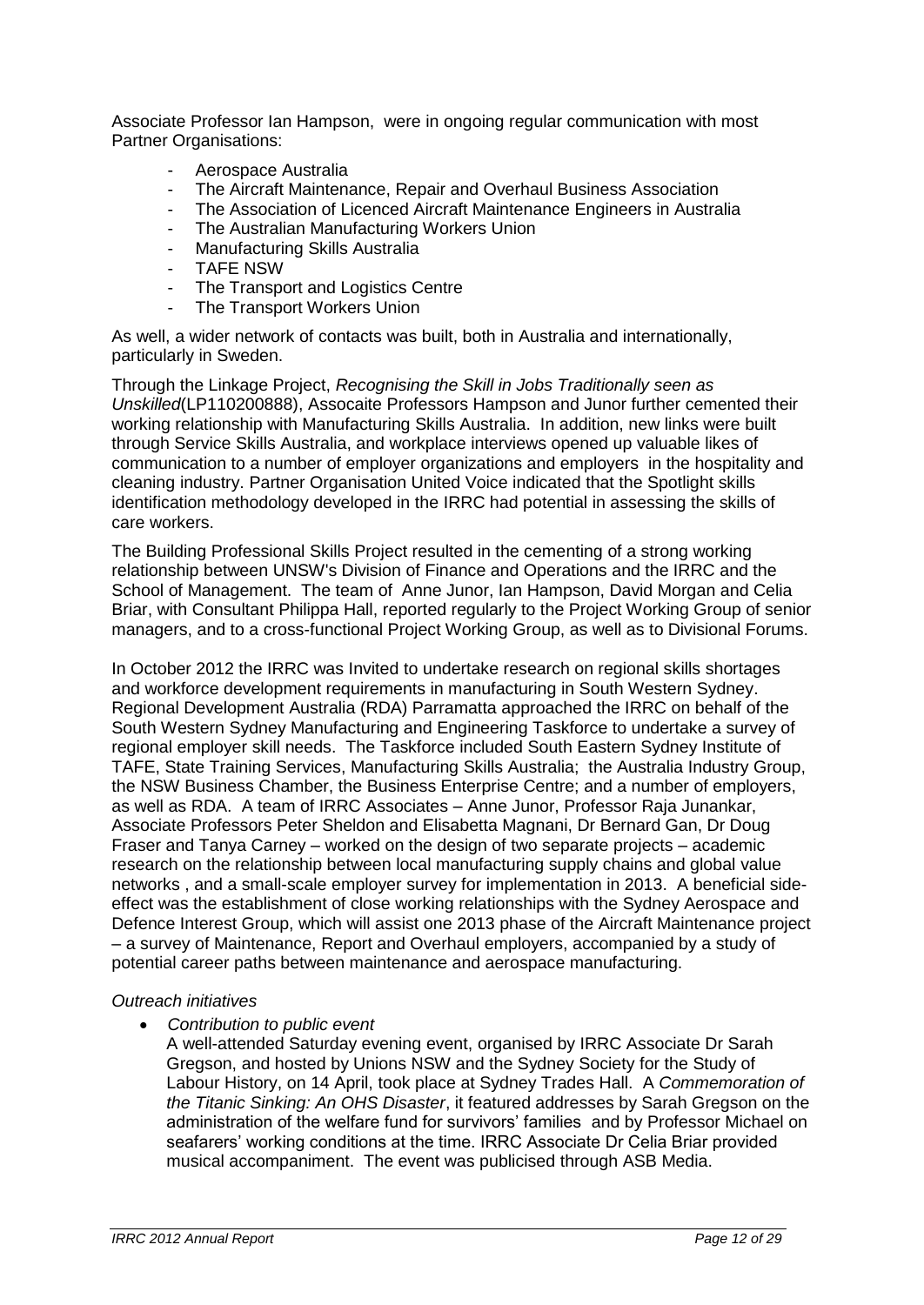*Public seminar*:

On 24 July, cementing an earlier association, Professor Stephen Burks from the University of Minnesota, Morris, returned to present a seminar paper, " The Effects of Obstructive Sleep Apnea (OSA) on Driver Accident Risk and Driver Health and Health Care Costs at a Large US Trucking Firm'. This attracted a wide audience from outside ASB. The seminar was publicised through ASB Media in an article headed "New research: falling asleep at the wheel" (19/07/2012)

 *Contribution to colloquium in honour of Professor JW Nevile.* This one-day Colloquium, held on 10 October (Professor Nevile's 80th birthday), was organised by Tim Harcourt . It honoured the major influence of Emeritus Professor John Nevile on economy theory and policy.. Professor Nevile was instrumental in founding *ELRR* in 1990, and is currently serving on its Editorial Committee. Articles based on colloquium presentations by leading economists and social policy academics such as Dr Ken Henry Professor GC Harcourt and Professor Peter Saunders, were edited for publication in *ELRR.* 

 *Dissemination of public lectures through ELRR.*  In 2012, IRRC staff put two significant public lectures into the international historical record, by securing and editing transcripts and papers from these events, for inclusion in the non-refereed 'public policy debates' section of *ELRR*.

*Double Entry Book Keeping: A Conversation between Jane Gleeson-White and GC Harcourt,* published in *ELRR* 23(3) was a transcript of an event in the UNSWriting series, presented at Io Myers Studio on 4 April by the Creative Practice and Research Unit in the School of the Arts and Media, Faculty of Arts and Social Sciences, UNSW and broadcast by the ABC as part of their Big Ideas program.

*Her Rights at Work The political persecution of Australia's first female prime minister*, published in *ELRR* 23(4), was a version of Anne Summers" celebrated public lecture, first delivered at Newcastle University on 6 September and delivered.again at UNSW on 8 November. With the author"s permission, the article was edited for ELRR to draw out the industrial relations aspects of the right to a harassment-free workplace.

 *Contribution to the Australian Society of Heterodox Economists*  The IRRC hosted a book launch at the annual SHE Conference, UNSW, December. Included in the launch were:ELRR23(4), and three books by IRRC Associates:

Patrick O"Leary and Peter Sheldon (2012): *Employer Power and Weakness: How the local and the global have shaped the meat industry and its industrial relations,* VURRN Press, Ballarat Australia

Peter Sheldon, Sunghoon Kim, Yiqiong Li and Malcolm Warner (eds) (2011*), China's Changing Workplace: Dynamism, diversity and disparity,* Routledge, London.

Peter Fairbrother, John O"Brien, Michael O"Donnell, Anne Junor, Glynne Williams (2012), *Unions and Globalisation: Governments, Management and the State at Work,* Routledge, London.

Peter Sheldon and his co-author and co-editors donated the royalties from their two books to the IRRC.

*Archives:* 

In 2012 Professor Quinlan continued to provide records, updating the archive files he initially lodged at the University of Wollongong in 2009, on Migrant Workers in Australia since the 1920s.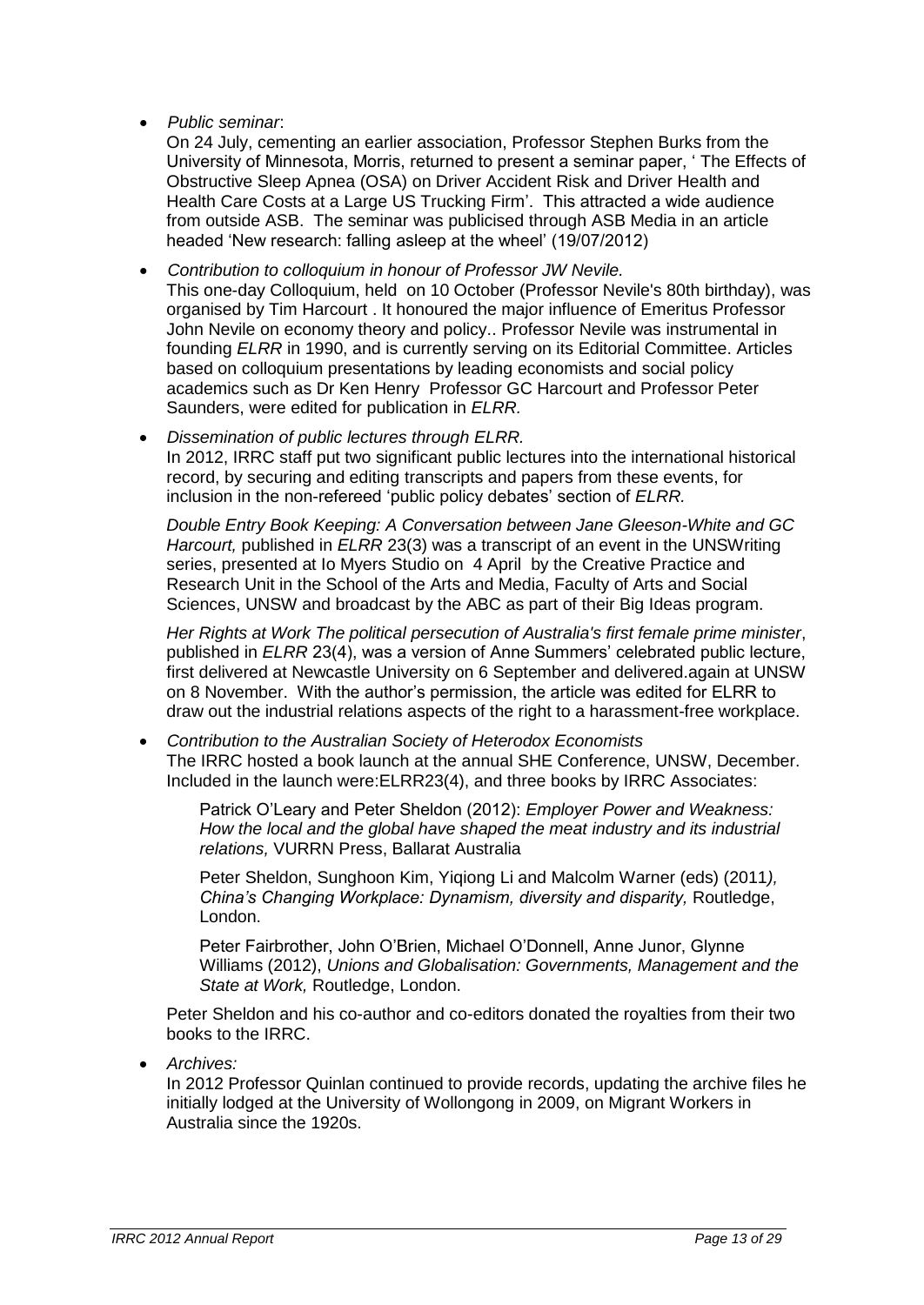## **Objective 6. Build our working relationships and international outreach**

In 2012 the IRRC continued to build working relationships inside UNSW, with colleagues in other Australian universities and internationally. These are summarised in the tables below.

| Faculty         | School/ Centre             | Contribution/Collaboration                            |  |
|-----------------|----------------------------|-------------------------------------------------------|--|
| Australian      | Faculty - level            | <b>IRRC Steering Committee</b>                        |  |
| School of       | support                    | Funding support- ELRR                                 |  |
| <b>Business</b> |                            | Tim Harcourt JW Nevile Fellow - ELRR and IRRC         |  |
|                 |                            | <b>Advisory Committee</b>                             |  |
|                 | School of                  | <b>IRRC Steering Committee</b>                        |  |
|                 | Management                 | Research Chief Investigators; Associates              |  |
|                 |                            | PhD thesis co-supervision                             |  |
|                 |                            | <b>Executive Editors/Editorial Committee ELRR</b>     |  |
|                 |                            | Mentorship of ECRs                                    |  |
|                 | <b>School of Economics</b> | <b>IRRC Steering and Advisory Committees;</b>         |  |
|                 |                            | Mentorship; Associates                                |  |
|                 |                            | <b>ELRR Executive Editors, Editorial Committee</b>    |  |
|                 | Centre for Applied         | <b>ELRR Executive Editors and Editorial Committee</b> |  |
|                 | <b>Economic Research</b>   | Society of Heterodox Economists conference            |  |
|                 | School of Inform-ation     | <b>IRRC Steering Committee</b>                        |  |
|                 | Systems and                |                                                       |  |
|                 | Management                 |                                                       |  |
|                 | Korean Research            | <b>KRI Management Committee</b>                       |  |
|                 | Institute                  | Shared space and facilities                           |  |
|                 |                            | Research collaboration; Preparation for 2013          |  |
|                 |                            | <b>ELRR</b> Special Issue                             |  |
| Faculty of Arts | <b>School of Social</b>    | <b>IRRC Associates and ELRR Executive Editors,</b>    |  |
| & Social        | Science                    | Editorial Committee - Professor Michael Johnson,      |  |
| <b>Sciences</b> |                            | Dr Alan Morris, Dr Shaun Wilson                       |  |
|                 |                            | PhD thesis co-supervision with Prof R. Hall           |  |
|                 |                            | Publication of public lecture in ELRR                 |  |
| <b>UNSW</b>     | <b>School of Business</b>  | <b>Steering Committee; Associates</b>                 |  |
| Canberra        |                            | Funding support - ELRR                                |  |
|                 |                            | Research collaboration                                |  |
|                 |                            | <b>ELRR Editorial Committee</b>                       |  |
|                 |                            | <b>Collaboration with ECR</b>                         |  |
| Faculty of Law  | School of Law              | PhD thesis joint supervision with Professor Janet     |  |
|                 |                            | Chan                                                  |  |
|                 |                            | External advisor - LLM thesis - Anne Junor            |  |
| Faculty of      | Schools of Aviation;       | Research collaboration with Professor Ann             |  |
| Engineering     | Mechanical &               | Williamson & Dr Erik von Voorthuysen - ARC            |  |
|                 | Manufacturing              | Linkage Grant                                         |  |
|                 | Engineering                |                                                       |  |

RELATIONSHIPS WITHIN UNSW: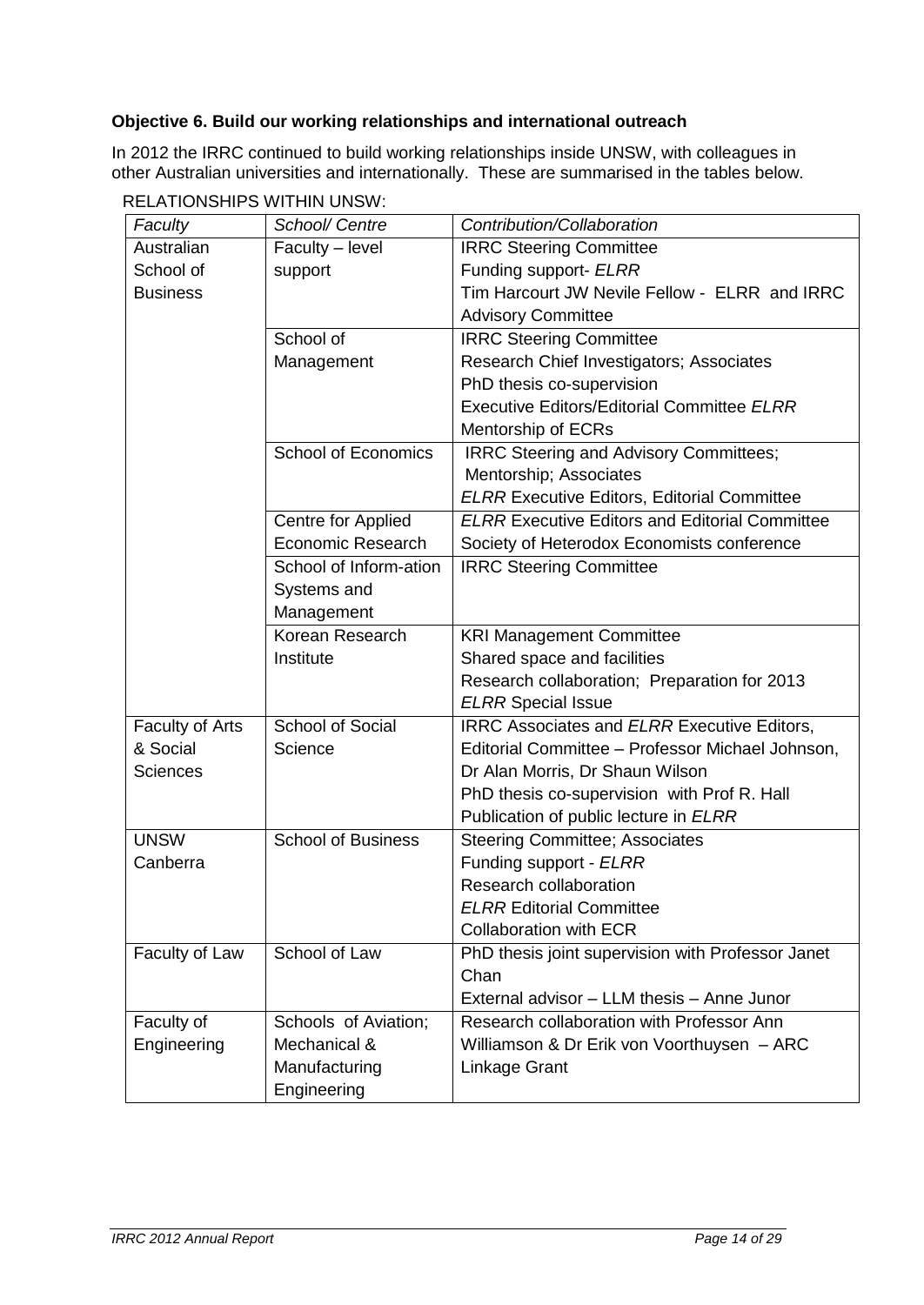## EXTERNAL RELATIONSHIPS

| <b>University</b>         | School/ Centre             | Collaboration                                      |
|---------------------------|----------------------------|----------------------------------------------------|
| University of             | Economics                  | Professor M.Quinlan. A/Professors I. Hampson, S.   |
| Sydney                    |                            | Gregson & A. Junor with Prof G. Barrett - Linkage  |
|                           |                            | Project                                            |
| Macquarie                 | Marketing &                | Professor L. Taksa Chair Advisory Committee,       |
| <b>University</b>         | Management                 | <b>ELRR Editorial Committee</b>                    |
|                           | Sociology                  | Professor Jocelyn Pixley, IRRC Associate - ARC     |
|                           |                            | DP13 application                                   |
| University of             | <b>School of Education</b> | Professors E and A Smith - Linkage Project         |
| <b>Ballarat</b>           |                            | collaboration with A/Professors Ian Hampson &      |
|                           |                            | Anne Junor                                         |
|                           |                            | Dr P. O'Leary with A/Professor Peter Sheldon - co- |
|                           |                            | publication of book; IRRC marketing of the book.   |
| Royal Melbourne           | School of                  | Professor P. Fairbrother - co-publication of book  |
| Institute of              | Management                 | with Professor Michael O'Donnell ad Anne Junor;    |
| Technology                |                            | <b>ELRR Advisory Committee</b>                     |
| Australian                | Crawford School of         | Dr A. Nevile ELRR Editorial Committee              |
| <b>National</b>           | <b>Public Policy</b>       |                                                    |
| University                |                            |                                                    |
| <b>Curtin University</b>  | Dept of Economics          | Associate Professor Siobhan Austen - ELRR          |
|                           | and Finance;               | <b>Editorial Committee</b>                         |
|                           | Women in Social &          |                                                    |
|                           | Economic Research          |                                                    |
| <b>Lincoln University</b> | Economics                  | Professor Paul Dalziel - ELRR Editorial Committee  |
| University of             | Canada Research            | Professor M. Quinlan with Professor Katherine      |
| Ottawa                    | Chair on                   | Lippel - safety research                           |
|                           | <b>Occupational Health</b> |                                                    |
|                           | and Safety Law,<br>Ottawa  |                                                    |
|                           |                            |                                                    |
| <b>Cardiff University</b> | <b>School of Social</b>    | Professor David Walters - Visitor; collaboration   |
|                           | <b>Sciences</b>            | with Professor Michael Quinlan - safety research;  |
|                           |                            | seafarers                                          |
| University of             | Division of Social         | Professor S. Burks - Visitor, seminar              |
| <b>Minnesota Morris</b>   | Sciences                   |                                                    |

#### *Highlights*

A number of these collaborations have already been detailed in outlining the achievement of 2012 objectives, or will be outlined below under the heading Research Grants and Collaborations

Several however are discussed here:

#### *Associates Resident in the IRRC*

In 2012 the IRRC housed four Visiting Associates, who made an invaluable contribution to the Centre's work: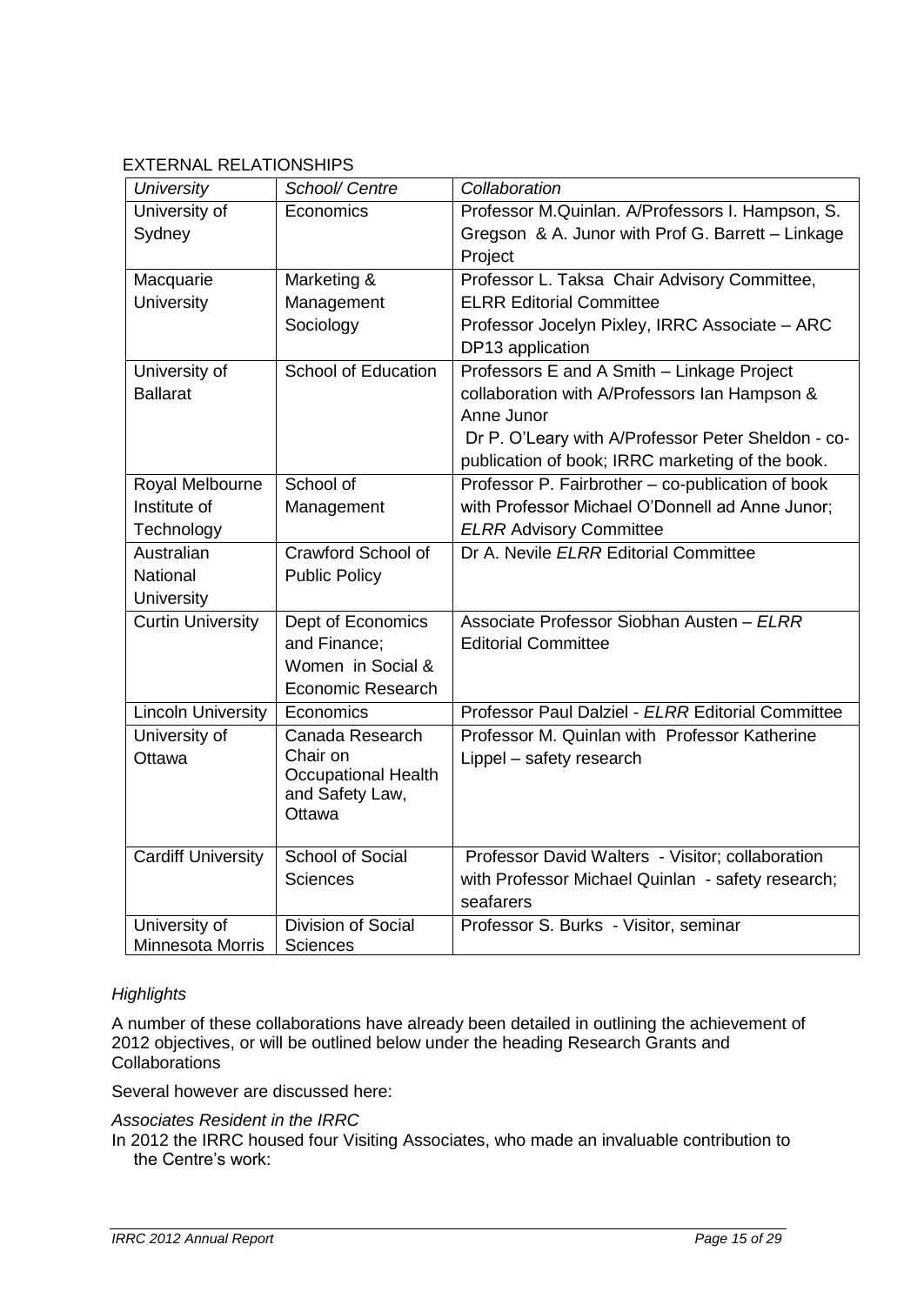- Emeritus Professor Raja Junankar, IZA(Institute for the Study of Labour, Bonn) , formerly from UWS, joined the IRRC on a full-time basis in July 2012. He provided ongoing mentorship on labour market analysis and the GFC, and played a very active role as an Executive Editor of *ELRR*. Professor Junankar worked actively in the latter part of 2012 to support preparatory work towards a collaboration with the Southwestern Sydney Manufacturing and Engineering Task Force, providing particular expertise in the area of migrant skills utilisation. He provides the IRRC with a profile in The Ideas page of RePEc, (Federal Reserve Bank of St Louis).
- Associate Professor Jocelyn Pixley, also a Visiting Professor at Macquarie joined the IRRC in October 2012 and worked with IRRC Associate Shaun Wilson and Professor Sam Whimster of London Metropolitan University.to prepare a research proposal to be located in the IRRC in 2013-2016.
- Associate Professor Craig Freedman, a published author, who submitted several stimulating articles and reviews to ELRR
- Dr Celia Briar, who collaborated in the Building Professional Skills Project as a consultant, and co-authored a conference paper based on her 2011 work with Anne Junor on the Equal Remuneration Case.

#### *Mentorships*

Emeritus Professor GC Harcourt, Emeritus Professor JW Nevile and Professor P. Kriesler provided generous mentorship to Anne Junor, during the work of building the profile of *ELRR.* 

Professor Michael O"Donnell worked with Korean Research Institute Director Professor Chung-Sok Su and Dr Seung-Ho Kwon (KRI) and Professor Mark Turner (University of Canberra) to develop the research and English-language publications skills of a group of Korean, Vietnamese and Malaysian scholars, with a view to subsequent submission to *ELRR.*

Michael O"Donnell and Anne Junor also worked with an Early Career Researcher IRRC Associate with a view to pooling, extending and re-analysing research findings and publishing from them, and pursuing further grant funding. Anne Junor mentored a PhD student in submitting her first academic article, and worked with another Early Career Researcher from the School of Management in order to turn a PhD dissertation into a publication stream

Ian Hampson engaged a very proficient Early Career Researcher from the School of Business, Canberra as a research assistant in several projects, with a view to collaborative publication.

#### *Donation of Royalties*

In 2012 Associate Professor Peter Sheldon and his co-author and co-editors donated to the IRRC their royalties on the two books, O"Leary and Sheldon (2012): *Employer Power and Weakness: How the local and the global have shaped the meat industry and its industrial relations,* VURRN Press, Ballarat Australia; and Peter Sheldon, Sunghoon Kim, Yiqiong Li and Malcolm Warner (eds) (2011*), China's Changing Workplace: Dynamism, diversity and disparity,* Routledge, London.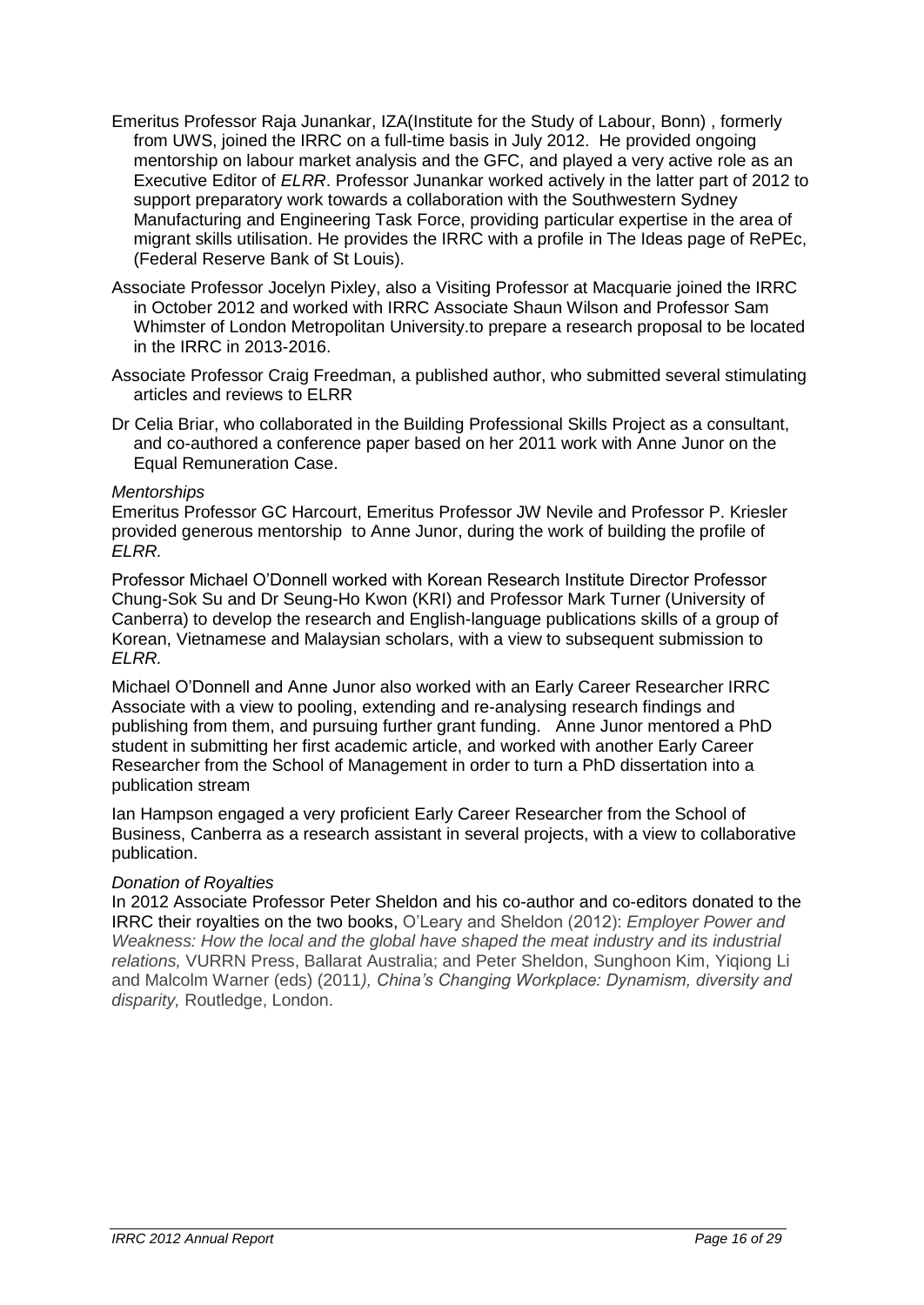### **THE CENTRE'S OBJECTIVES FOR 2013-2015**

- The Centre will focus on evidence-based research that addresses significant issues and problems at work, including innovative and ethical practices in workplaces and effective regulation of labour standards.
- It will engage in both individual and collaborative research projects including externally and competitively funded grants.
- The Centre will publish findings of this research in scientific journals and books.
- It will also provide the infrastructure for publishing an international journal on the intersection of economic, social and labour market policy debates.
- The Centre will disseminate the results of research in these fields to the wider community through media releases/social media, seminars/conferences, keynote addresses, industry forums, consultancies and reports.

#### **KPIs**

During the review cycle/planning period of the IRRC, the following outcomes would be

- Apply for/secure one major competitive research grant (eg ARC linkage)
- Complete/make substantial progress towards completing at least one existing large competitive grant
- Publish four issues of the journal ELRR per year (16 over the planning cycle)
- Publish one book (research monograph) with a reputable international publisher
- Publish 16 by-lined articles in scientific journals
- Deliver at least four presentations at conferences/public forums and run at least one event/conference (in addition to invited guest speakers)
- Provide submissions to or serve on at least one government advisory body relevant to the centre"s research expertise.
- Network with overseas researchers in terms of collaborative projects and arranging at least two presentations/visits at the centre.

#### **Succession Plan**

- Professor Quinlan will serve as IRRC Director until December 2015 (at least)
- Associate Professor Junor will serve as Deputy Director until December 2014 (at least).
- Professor Junor will work with a replacement deputy director from July 2013. The aim will be to appoint two deputy directors, with a view that one will eventually take over as centre director. Two other possible appointments will be approached in due course.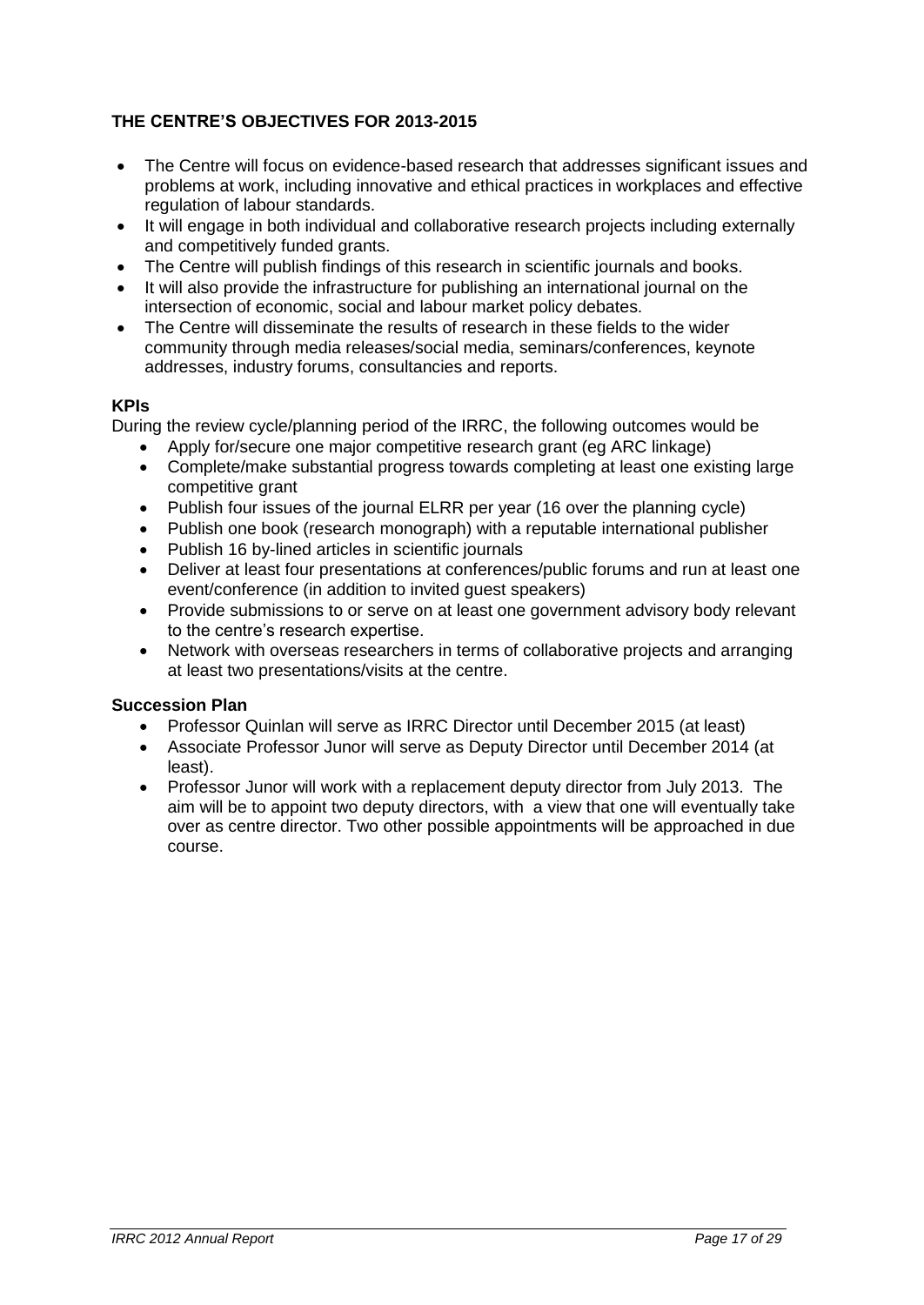|                                                 | 2012                    | 2011          |
|-------------------------------------------------|-------------------------|---------------|
|                                                 | \$                      | \$            |
| <b>Income</b>                                   |                         |               |
|                                                 |                         |               |
| External                                        | 104,423.21              | 87,080.77     |
| <b>UNSW Internal Funding</b>                    | 143,705.601             | 47,490.00     |
| <b>Total Income</b>                             | 248,128.81              | 134,570.77    |
|                                                 |                         |               |
|                                                 |                         |               |
| <b>Expenses</b>                                 |                         |               |
| Payroll                                         | 189,027.57 <sup>2</sup> | 111,313.17    |
| Equipment                                       | 892.89                  | 2,922.82      |
| Materials & Maintenance                         | $30,915.47^2$           | 33,281.50     |
| <b>Travel Expenses</b>                          | 1,796.82                | 4,827.67      |
| <b>Total Expenses</b>                           | 222,632.75              | 152,345.16    |
|                                                 |                         |               |
| <b>Operating result</b>                         | 25,496.06               | $-17,774.39$  |
|                                                 |                         |               |
| <b>Surplus(Deficit) Bfwd from Prior Year</b>    | 35,184.90               | 41,864.97     |
| <b>Unpaid invoices</b>                          |                         | $-370.00$     |
|                                                 |                         |               |
| <b>Accumulated Funds Surplus (Deficit)</b>      | 60,680.96               | 23,720.58     |
|                                                 |                         |               |
| Internal transfer of closing balances           | (4,052.05)              | $11,464.32^3$ |
|                                                 |                         |               |
| <b>Accumulated Funds Surplus (Deficit) post</b> | 56,628.91               | 35,184.90     |
| transfer                                        |                         |               |

# **STATEMENT OF FINANCIAL PERFORMANCE CERTIFIED BY THE PRESIDING FACULTY FINANCE MANAGER.**

- 1 UNSW internal funding has increased due to the centre receiving funding from the "Building Professional Skills" project. This was a project which involved UNSW Finance engaging ASB staff to examine and understand the work and workplace issues of Finance.
- 2 The account code of 6129 (contractor research) has been incorporated into the payroll area. Previously it was reported under "Materials & Maintenance". This change has been incorporated into the 2011 figure.
- 3 The \$11,464.32 in 2011 represented the transfer of the closing Operating (OP001) funds to central.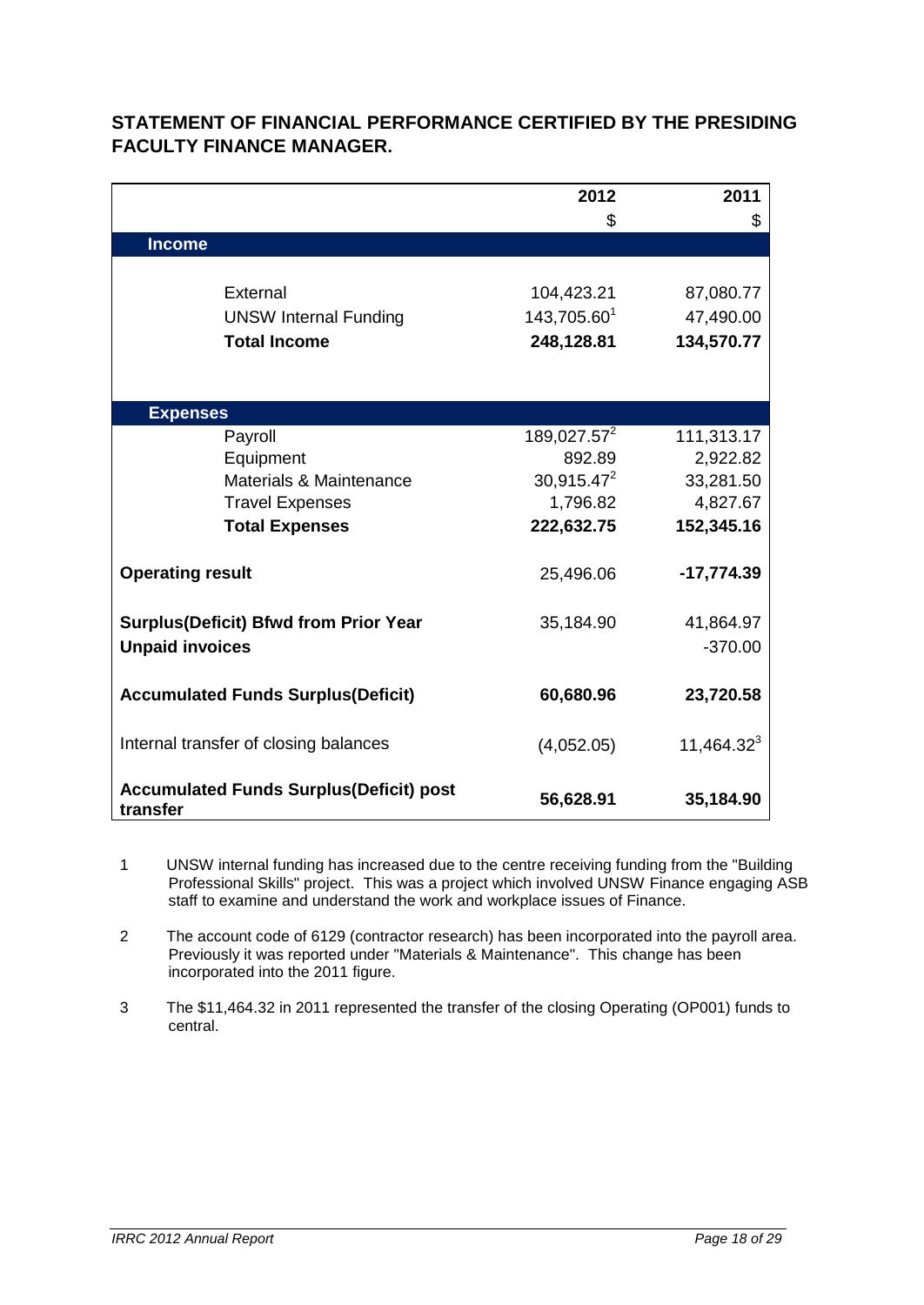# **FUNDING SOURCES**

# **Australian School of Business**

| <b>Australian School of</b>                                                            | 2011-12   | \$10,000 in 2012                                                                                                                 | Strategic planning and marketing                                                                                                                                |
|----------------------------------------------------------------------------------------|-----------|----------------------------------------------------------------------------------------------------------------------------------|-----------------------------------------------------------------------------------------------------------------------------------------------------------------|
| <b>Business Grants to The</b><br><b>Economic and Labour</b><br><b>Relations Review</b> | 2013-2017 | Forward commitment of<br>£UK 8,000 pa in 2013-<br>2017 as part of contract<br>with SAGE. First payment<br>made in November 2012. | ELRR - upgrade, ScholarOne<br>contract and initial contract<br>negotiation with SAGE.<br>ELRR copy-editor and typesetter.                                       |
| <b>School of Business UNSW</b><br>Canberra                                             | 2012      | \$10,000 in 2012                                                                                                                 | Used to help fund operational<br>staffing of ELRR and to undertake<br>preparatory work on South<br>Western Sydney manufacturing<br>workforce development needs. |

# **Grants and Consultancies**

| <b>Grant/Contract</b>                                                                                                                                                                                                               | <b>Duration</b>                                         | <b>Amount</b>                                                                                                                                                                                                                                                      | <b>Comment</b>                                                                                                                                                                                                                                                                                                                                    |
|-------------------------------------------------------------------------------------------------------------------------------------------------------------------------------------------------------------------------------------|---------------------------------------------------------|--------------------------------------------------------------------------------------------------------------------------------------------------------------------------------------------------------------------------------------------------------------------|---------------------------------------------------------------------------------------------------------------------------------------------------------------------------------------------------------------------------------------------------------------------------------------------------------------------------------------------------|
| <b>ARC Linkage: The Future of</b><br><b>Aircraft Maintenance in</b><br><b>Australia: Workforce</b><br>Capability LP110100335<br>Located in School of<br>Management but oversight of<br>RA work shared between<br>School and IRRC.   | May 2011-<br>Dec 2013<br>(extension<br>to June<br>2014) | ARC contribution \$75,000<br>in 2011, \$70,000 in 2012,<br>\$80,000 in 2013<br>Partner Org.<br>Contributions:<br>\$21,130 cash and<br>\$122,739 in-kind in 2011<br>\$21,130 cash and<br>\$126,564 in-kind in 2012<br>\$8,740 cash and<br>\$123,569 in-kind in 2013 | Funds held in the School of<br>Management but the project is a<br>collaboration of the IRRC, 3<br><b>UNSW Schools and Uni of</b><br>Sydney. Initial approach was to<br>IRRC, lead CI is IRRC Director,<br>CI Junor has only an IRRC<br>affiliation, and 2 other CIs<br>(Hampson & Gregson) have dual<br>School of Management/IRRC<br>affiliation. |
| <b>ARC Linkage: Recognising</b><br>the Skill in Jobs<br><b>Traditionally Considered</b><br><b>Unskilled LP110200888</b><br>Located at University of<br>$\circ$<br><b>Ballarat</b><br>UNSW share lodged in<br>$\circ$<br><b>IRRC</b> | <b>July 2011</b><br>to<br>December<br>2014              | Funding of \$13,500 pa to<br><b>IRRC</b> account<br>Covers 0.2 RA plus travel                                                                                                                                                                                      | IRRC Associates I. Hampson and<br>A. Junor are CIs<br>Partly based on Spotlight<br>methodology developed in IRRC<br>Part-funded RA Dr Doug Fraser                                                                                                                                                                                                 |
| <b>Transport and Logistics</b><br><b>Centre</b>                                                                                                                                                                                     | 2012                                                    | $$55,000 - Research$<br>collaboration - general<br>\$1500 Partner<br>Organisation cash<br>contribution and \$3034 in-<br>kind contribution to<br>Aircraft Maintenance<br>Linkage Project                                                                           | Research collaboration across<br>Linkage, Professional Skills and<br>workforce development projects -<br>3 SSRN publications. - funded<br>deployment of RA/Editorial<br>Coordinator J.Antony                                                                                                                                                      |
| <b>Building Professional Skills</b><br>- Division of Executive<br><b>Director Finance and</b><br><b>Operations, UNSW</b><br>Joint IRRC/School of<br>Management                                                                      | Apr 2011 to<br>Mar 2013                                 | Total grant: \$396,075 in<br>2011-12, shared between<br>School of Management &<br>IRRC - IRRC share<br>is: \$111, 242 in 2012                                                                                                                                      | release CI Junor from IRRC<br>administrative duties through<br>funding of Admin staff \$88k in<br>2012) and payment of \$6000 in<br>ScholarOne fees for ELRR                                                                                                                                                                                      |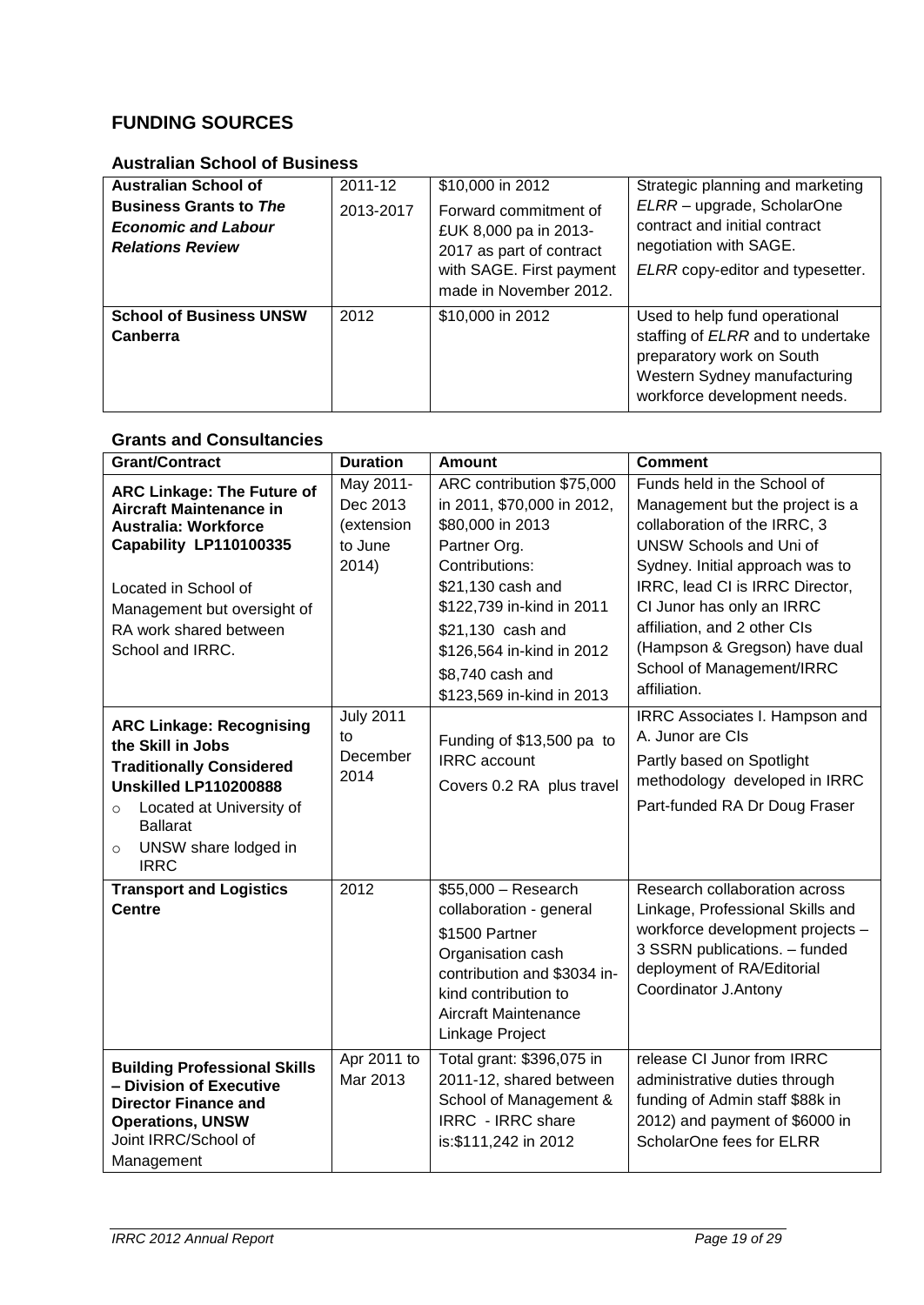# **STATEMENT OF IN-KIND CONTRIBUTIONS INCLUDING ACADEMIC AND OTHER SALARIES, INFRASTRUCTURE AND OTHER RESOURCES PROVIDED TO THE CENTRE**

### **In Kind Contributions**

#### **Volunteer Work by Adjunct Academics and Administrative Staff**

| <b>Staff Member</b>                         | <b>Time Donated</b>                                                    | Value of<br><b>Contribution</b> |
|---------------------------------------------|------------------------------------------------------------------------|---------------------------------|
| Professor Daryll Hull                       | <b>IRRC Steering and Advisory</b><br>Committee; Research collaboration | \$27,840                        |
| Emeritus Professor Raja Junankar            | Full-time July-December                                                | \$58,000                        |
| Professor Jocelyn Pixley                    | Part-time November-December                                            | \$5,900                         |
| <b>Associate Professor Craig</b><br>Freeman | Ten days                                                               | \$3,860                         |
| Dr Celia Briar                              | One month full-time                                                    | \$10,250                        |
| Associate Professor Anne Junor              | <b>Full-time February-December</b>                                     | \$132,600                       |
| Ms Terry O'Callaghan                        | 8 hours per week February to<br>December                               | \$16,100                        |
| <b>Total in kind</b>                        |                                                                        | \$332,550                       |

Comments:

Professor Hull"s collaboration on LP110100335 is excluded, as project is managed through a School of Management account.

Whilst Dr Briar was paid as a contractor for work on the Building Professional Skills Project funded by the Division of Finance and Operations, her academic work relating to the production of a conference paper was performed on a voluntary basis.

Whilst Ms O"Callaghan was paid for 20 hours of administrative work, she devoted the balance of her time on a voluntary basis.

#### **Salaries – Imputed time spent on IRRC Work by Associates located in Schools or at other Institutions**

| <b>Staff Members</b>                   | <b>Work and Time Donated</b>                                           | <b>Value of</b><br><b>Contribution</b> |
|----------------------------------------|------------------------------------------------------------------------|----------------------------------------|
| Australian School of Business          |                                                                        |                                        |
| Professor Roger Simnett,               | Steering Committee and advisory                                        |                                        |
| Associate Dean Research                | work                                                                   |                                        |
| <b>Tim Harcourt</b>                    | ELRR editorial work - JW Nevile<br>Festschrift                         | \$28,776                               |
| Faculty administrative support         | Research advice, HR support,<br>Accounting assistance                  |                                        |
| School of Management                   |                                                                        |                                        |
| Professor Christopher Jackson          | <b>Steering Committee work</b>                                         |                                        |
| Professor Michael Quinlan,<br>Director | Centre management and ELRR<br>editorial work <sup>1</sup>              |                                        |
| <b>Associate Professor Peter</b>       | Centre steering committee and<br><b>ELRR</b> editorial committee work; | \$90,352                               |
| Sheldon                                | Preparatory work on South Western                                      |                                        |
|                                        | Sydney skills project                                                  |                                        |
| Dr David Morgan                        | ELRR Book Review editor <sup>2</sup>                                   |                                        |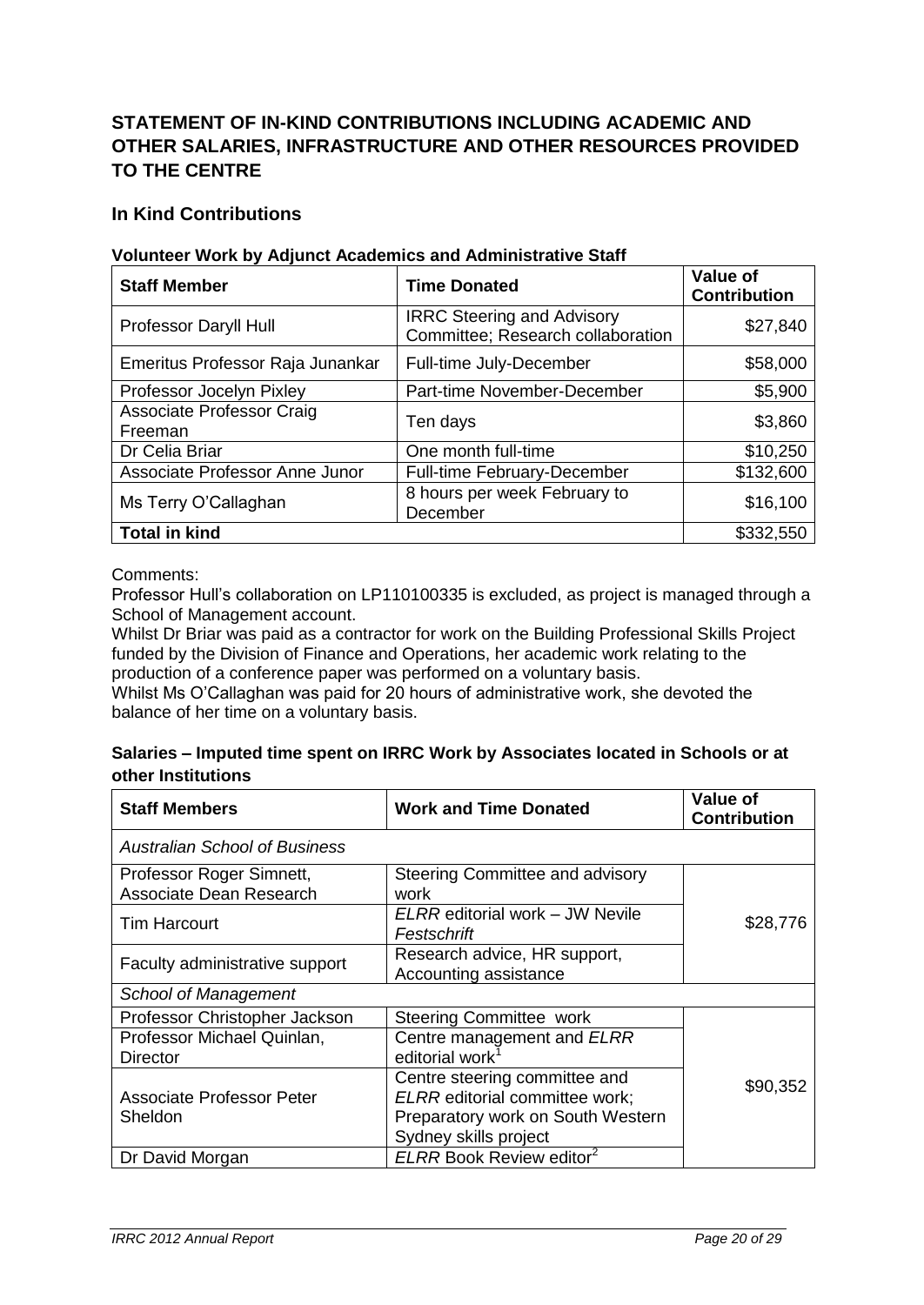| School of Management continued                                                                          |                                                                                                             |             |
|---------------------------------------------------------------------------------------------------------|-------------------------------------------------------------------------------------------------------------|-------------|
| Associate Professor Ian Hampson                                                                         | <b>ELRR Editorial Committee</b><br>Linkage Project 110200888 <sup>12</sup>                                  |             |
| Dr Sarah Gregson                                                                                        | <b>ELRR Editorial Committee work<sup>1</sup></b>                                                            |             |
| Dr Tracy Wilcox                                                                                         | Preparatory work -CEO<br>Communication research project                                                     | (see above) |
| Dr Bernard Gan                                                                                          | Preparatory work for Southwestern<br>Sydney skills project                                                  |             |
| <b>School of Economics</b>                                                                              |                                                                                                             |             |
| <b>Associate Professor Peter</b><br>Kriesler                                                            | <b>IRRC Steering Committee, ELRR</b><br><b>Executive Editor</b>                                             |             |
| <b>Associate Professor Elisabetta</b><br>Magnani                                                        | <b>ELRR</b> editorial and Committee work;<br>Preparatory work on South Western<br>Sydney skills project     | \$30,675    |
| <b>Other ASB Schools</b>                                                                                |                                                                                                             |             |
| Professor Dubravka Cecez-<br>Cecmanovic, School of<br>Information Systems, Technology<br>and Management | <b>IRR Editorial Committee</b>                                                                              | \$1,745     |
| <b>Associate Professor Hazel</b><br>Bateman, School of Risk &<br><b>Actuarial Studies</b>               | Executive editorial work, ELRR                                                                              |             |
| School of Business UNSW Canberra                                                                        |                                                                                                             |             |
| <b>Professor Michael Hess</b>                                                                           | Steering Committee and ELRR<br>editorial work                                                               |             |
| Professor Michael O'Donnell                                                                             | Steering Committee and ELRR<br>editorial work<br>Asia-Pacific Development State<br>workshop for ELRR        | \$11,910    |
| Dr Denise Faifua                                                                                        | Editorial work, ELRR                                                                                        |             |
| <b>Faculty of Arts and Social Science</b>                                                               |                                                                                                             |             |
| Professor Ralph Hall                                                                                    | PhD joint supervision                                                                                       |             |
| Dr Alan Morris                                                                                          | <b>ELRR</b> editorial committee work                                                                        |             |
| Dr Shaun Wilson                                                                                         | <b>ELRR</b> editorial Committee work:<br><b>Contribution to Discovery Grant</b><br>application through IRRC | \$13,705    |
| <b>Total in kind</b>                                                                                    |                                                                                                             | \$173,063   |

(1) Work on components of LP110100335 excluded as funds lodged in a School-based account.

(2) Work on those aspects of BPS project funded through a a School-based account.

#### *Infrastructure and other Resources provided to the Centre*

In 2012 the IRRC occupied 3 office spaces in the Quadrangle Building (Quad 1017). These were shared by the Deputy Director, the Editorial Co-ordinator, the Administrative Officer, Consultants, Research Assistants, an Adjunct Emeritus Professor and Visiting Scholars.

In addition the IRRC share the following facilities with The Korean Research Institute (KRI): a meeting room. printer/photocopier and compactus space housing the Braham Dabscheck Library. A further meeting room was shared with KRI and IT@ASB. Most Associates from inside and outside UNSW provided their own office space on or off campus.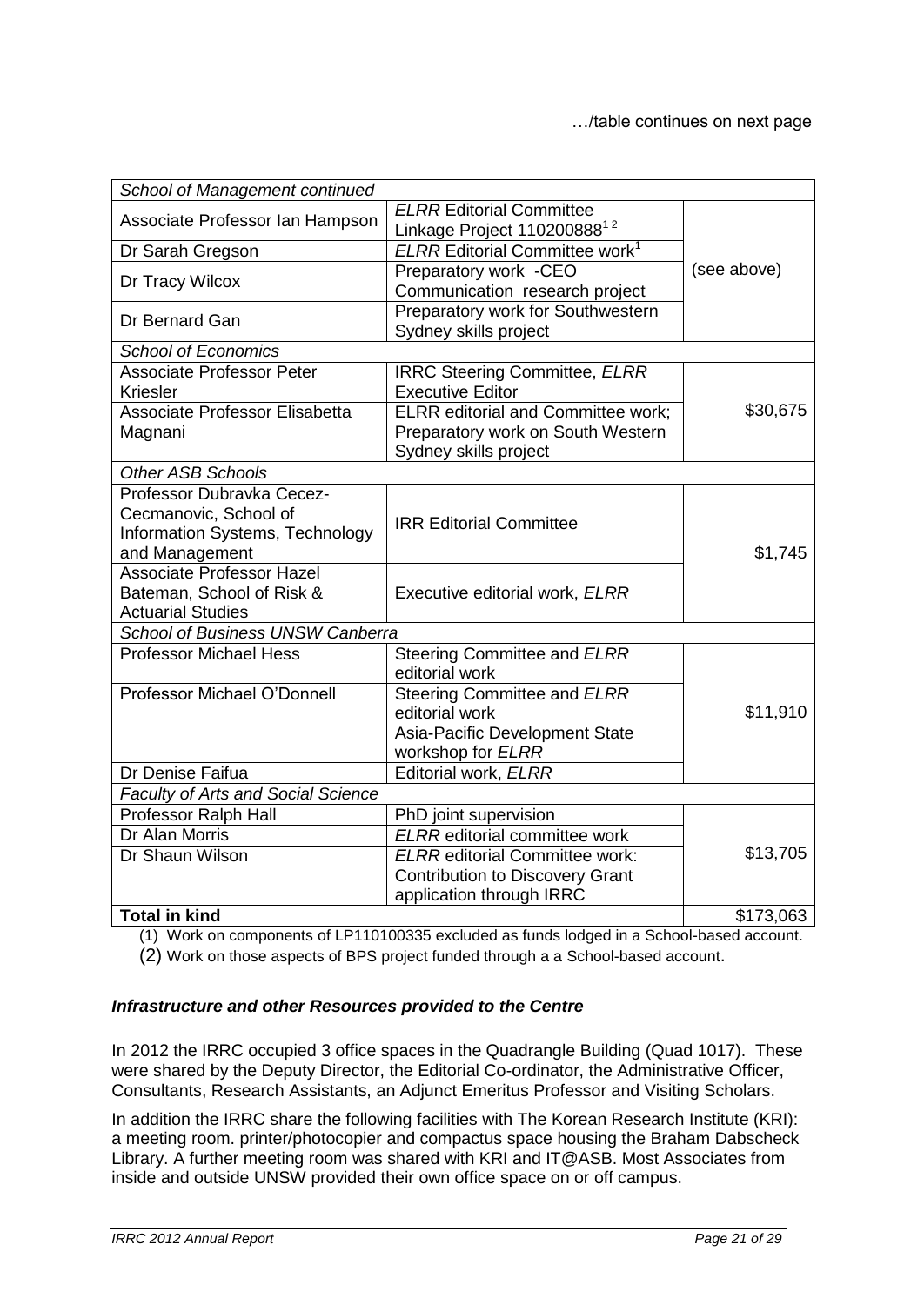#### **DETAILS OF GRANTS, CONSULTANCIES, RESEARCH PROJECTS, PUBLICATIONS AND OTHER SCHOLARLY ACHIEVEMENTS**

#### **Linkage Project** *The Future of Aircraft Maintenance in Australia* **(LP110100335)**

In 2012 this project saw the development of particularly close working relationships with Partner Organisations. A mailing list was compiled by Aesrospace Australia, the Aircraft Maintenance Repair and Overhaul Business Association, the AMWU, and the Association of Licensed Aircraft Engineers Australia for the first wave of a panel survey. This elicited 708 responses, with approximately half the respondents volunteering for follow-up interviews or to continue with future survey waves. Research Assistant Tanya Carney coded the data and produced descriptive statistics for presentation to Partners.

Chief Investigator Ian Hampson has heavily engaged in site visits, interviews and meetings with Partner Organisations, mapping the unfolding impact of regulatory changes as they occurred. He developed a theoretical framework, based on the concept of institutional dissonance, to map the disjuncture between regulatory changes, training and future needs, and examined the implications of the offshoring of heavy maintenance, particularly for the General Aviation sector. Sarah Gregson mapped the history of regulation through interviews and archival research

Research Officer Dr Doug Fraser produced a wealth of secondary data analysis, mapping changing patterns of employment in the industry, as well as the labour demand implications of Australian fleet changes. Michael Quinlan continued to map the relationship between maintenance offshoring and safety incidents, delving into US records.

This analysis was presented to the above Partners, and further Partners the Transport and Logistics Centre, Manufacturing Skills Australia, TAFE NSW and the Transport Workers Union.

#### *Selected Output for 2012*

Occasional Paper 7: D. Fraser (2012) The Labour Market for Aircraft Maintenance Engineers in Australia.

Occasional Paper 8: I. Hampson (2012) Misalignments in the Reformed System of Training and Licensing of Aircraft Maintenance Engineers.

Occasional Paper 9: D. Fraser (2012) The Changing Profile of the Australian Aircraft Fleet: Implications for AME Demand

Hampson, I, Gregson, S. and Junor, A (2012) "Missing in action: Aircraft maintenance in the recent "HRM in the airlines" literature. International Journal of Human Resource Management, 23(12), 2367-2383.

#### **Linkage Project** *Recognising the Skill in Jobs Traditionally Considered Unskilled*  **(LP110200888)**

2012 saw the development of valuable information-sharing between the Chief Investigators and three Partner Organisations, providing the researchers with early and timely updates in fast-moving field of training policy, and providing one Partner, United Voice, with access to early dissemination of the Spotlight skills identification methodology in other fields such as care work.

Manufacturing Skills Australia was a Partner in both Linkage projects; this helped build solid networks with MSA and was one factor that led to a further officer from this organisation contacting the IRRC with the prospect of a third field of collaboration – manufacturing and engineering workforce needs in South Western Sydney.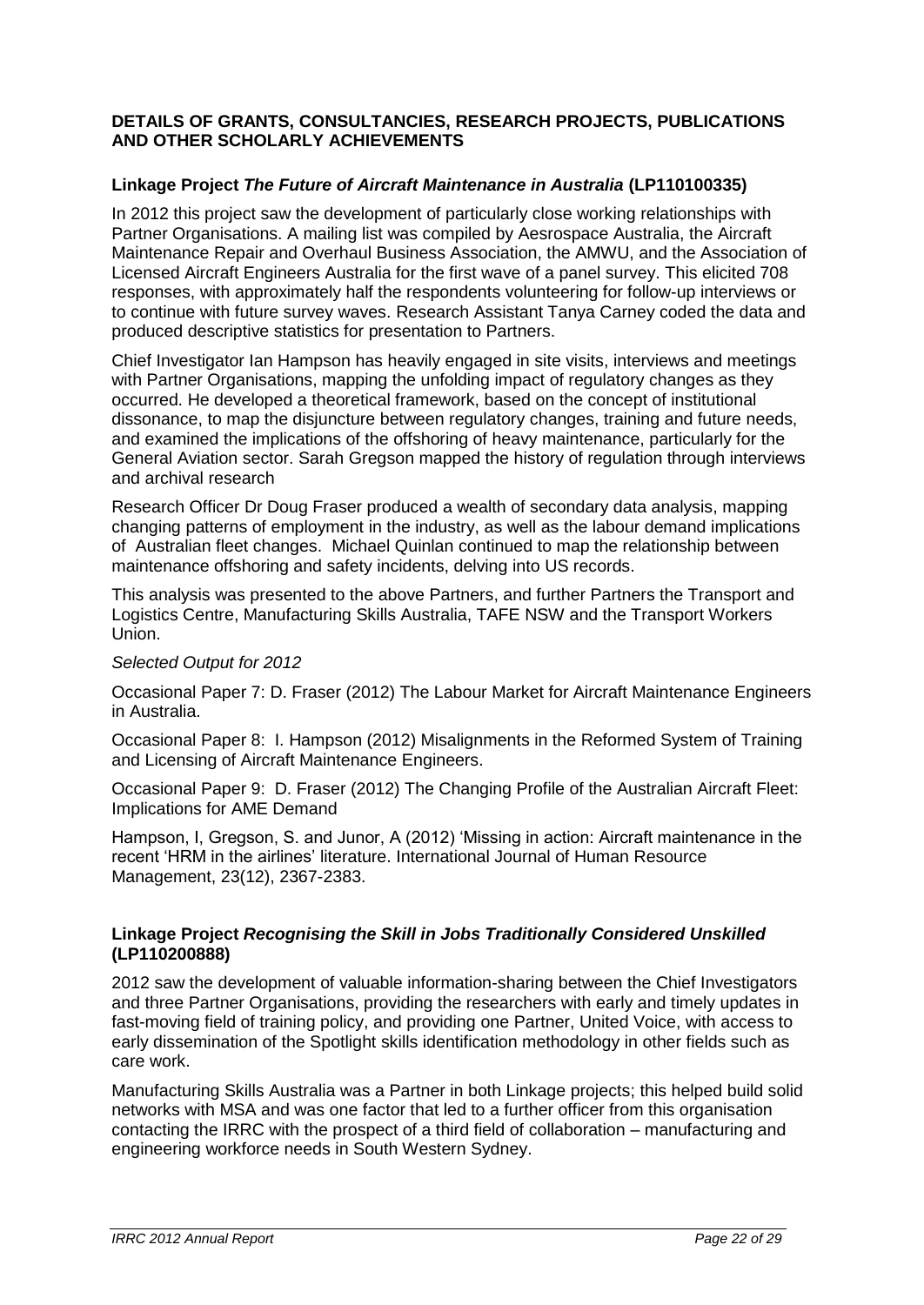The IRRC was responsible for three of the nine occupations in the study – chefs, waiters and cleaners. In 2012, the project moved from Phase 1 interviews with high-level policy people to Phase 2 interviews with industry skills councils, employer association leaders and senior training providers, and organisations were located who would allow Phase 3 interviews with managers, HR staff, supervisors and workers. By the end of 2012, Ian Hampson and Anne Junor had completed 24 workplace interviews in each of the three occupational areas, including the administering of CI Erica and Andrew Smith's (both from University of Ballarat ) 'Ways of Seeing' questionnaire, and the IRRC's 'Spotlight' skills identification instrument, ready for data analysis and validation in 2013.

#### *Output for 2012*

Progress Report 2 for Industry Partner Organisations: Australian Research Council (ARC) "Linkage" program Recognising the skill in jobs traditionally considered unskilled', Confidential July 2012.

Progress Report 2- Summary for Boards Project: Recognising the skill in jobs traditionally considered unskilled July,2012.

The research design, involving comparison of perspectives on skill at cascading levels from senior policy practitioners to workplace employees, made it premature to publish academic papers out of the project until all seven fieldwork phases had been completed.

#### **Division of Finance and Operations: Building Professional Skills – a Spotlight Project**

This project is designed to identify and help enhance "Spotlight professional" skills: the "hard to define" and often "intangible" interpersonal and organisational skills that make for effective work performance. Through sound working relationships, improved performance of work groups, coordination of work-flows, understanding and management of situations, and solution and prevention of problems.

| <b>Expenditure</b>                                                                                                                                                                         | 2012-13   |
|--------------------------------------------------------------------------------------------------------------------------------------------------------------------------------------------|-----------|
| Lead Investigator teaching release (redirected to contractors)                                                                                                                             | \$21,130  |
| Design advice, data analysis and construction of toolkit - Contract for<br>services (781 hours @ \$54 per hour inclusive of superannuation &<br>GST) plus \$15,000 for output coordination | \$59,878  |
| FTE Research/Administrative Assistant (\$33,133+\$33,786+\$34,472<br>+35,162) x 1.27, to be engaged through IRRC, with provision for<br>\$15,000 carry-over to 2013                        | \$88,436  |
| Contribution to costs of transfer of ELRR to commercial on-line<br>submission service and commercial publication to provide additional<br>time release for A Junor                         | \$6,256   |
| Total                                                                                                                                                                                      | \$179.700 |

Following Phase 1 and 2 research in 2011(including scoping, baseline and client interviews), early 2012 saw the completion of customization interviews, designed to validate earlier findings and test adaptations of the skill identification tool being developed. Further Baseline interviews were conducted, in order to ensure that the research covered a good crosssection of classification levels. Validation interviews with senior managers were also undertaken. The project thus had a rich research base of 80 in-depth interviews. A lengthy period of data analysis using NVivo qualitative data analysis software resulted in the identification of five main themes that staff wished to see addressed – understanding work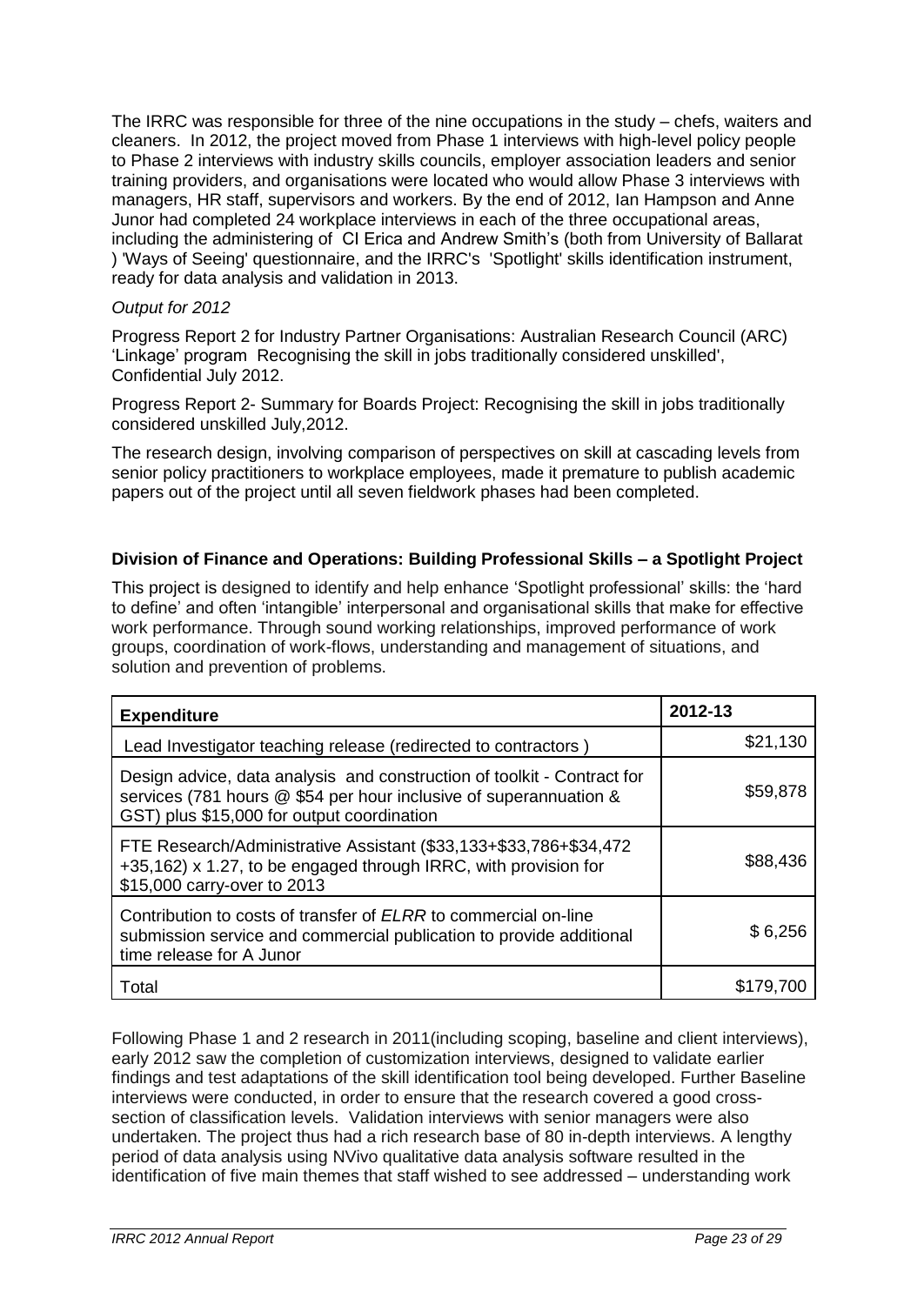relationships and impacts, overcoming boundaries and silos, communication, coordination and learning and development opportunities. These issues aligned closely with the critical skills established through the baseline interviews – skills of contextualizing, connecting and coordinating.

The findings were reported to the senior manager Project Steering Group, the crossfunctional Project Working Group and the Divisional Forum, as well as in monthy bulletins on the project website. Further consultations occurred with specialist managers in order to ensure congruence with a range of other initiatives and with senior HR staff to ensure alignment with UNSW policy and practice. Considerable work was done mapping Spotlight professional skills to UNSW behavioural competencies and Finance capabilities. HR staff provided valuable feedback and support, and an arrangement was made to showcase the approach to a CBD professional services group.

As the year closed, the team consulted with IT staff in order to design the architecture for turning the tool into an interactive website, with guides for writing position descriptions, recruitment and selection, performance development and learning and development.

#### *Outputs for 2012*

*Building Professional Skills Project: Mid-Year Report Building Professional Skills Project: Research Report – Executive summary and Full Report Monthly Bulletins Spotlight questionnaire* 

#### **Expert Group Meetings, United Nations Economic and Social Commission for Asia and the Pacific**

Professor Raja Junankar was invited to two Expert Group meetings designed to tackle key regional economic, social and environmental challenges, and to contribute comments to the draft 2013 edition of ESCAP"s flagship publication, the Economic and Social Survey of Asia and the Pacific.

Junankar, R. (2012) Macroeconomic Outlook and Challenges in the ESCAP Region, Expert Group Meeting, 11 December, Bangkok, 11 December.

Junankar, R. (2012) Green Jobs for Youth. Expert Group meeting , United Nations Department of Economic and Social Affairs, Division for Social Policy, International Labour Organisation and United Nations Environment Program, Bangkok, 12-13 December.

#### **Judith Miller Grant**

| Private donor -grant<br>processed through<br><b>IRRC</b> | 2009-2012 | \$15,000 in total<br>expendied in 2010<br>until funds<br>exhausted (likely to<br>be 2015) | The grant funded C. Briar's<br>work to digitize Spotlight tool<br>and in 2012 continued to fund<br>NZCOSS to cover costs of<br>web-hosting of<br>www.spotlightworkskills.com |
|----------------------------------------------------------|-----------|-------------------------------------------------------------------------------------------|------------------------------------------------------------------------------------------------------------------------------------------------------------------------------|
|                                                          |           |                                                                                           | Additionally \$5,000 has been<br>provided to the School of<br>Management until exhausted<br>to fund Honours Scholarships<br>in diversity                                     |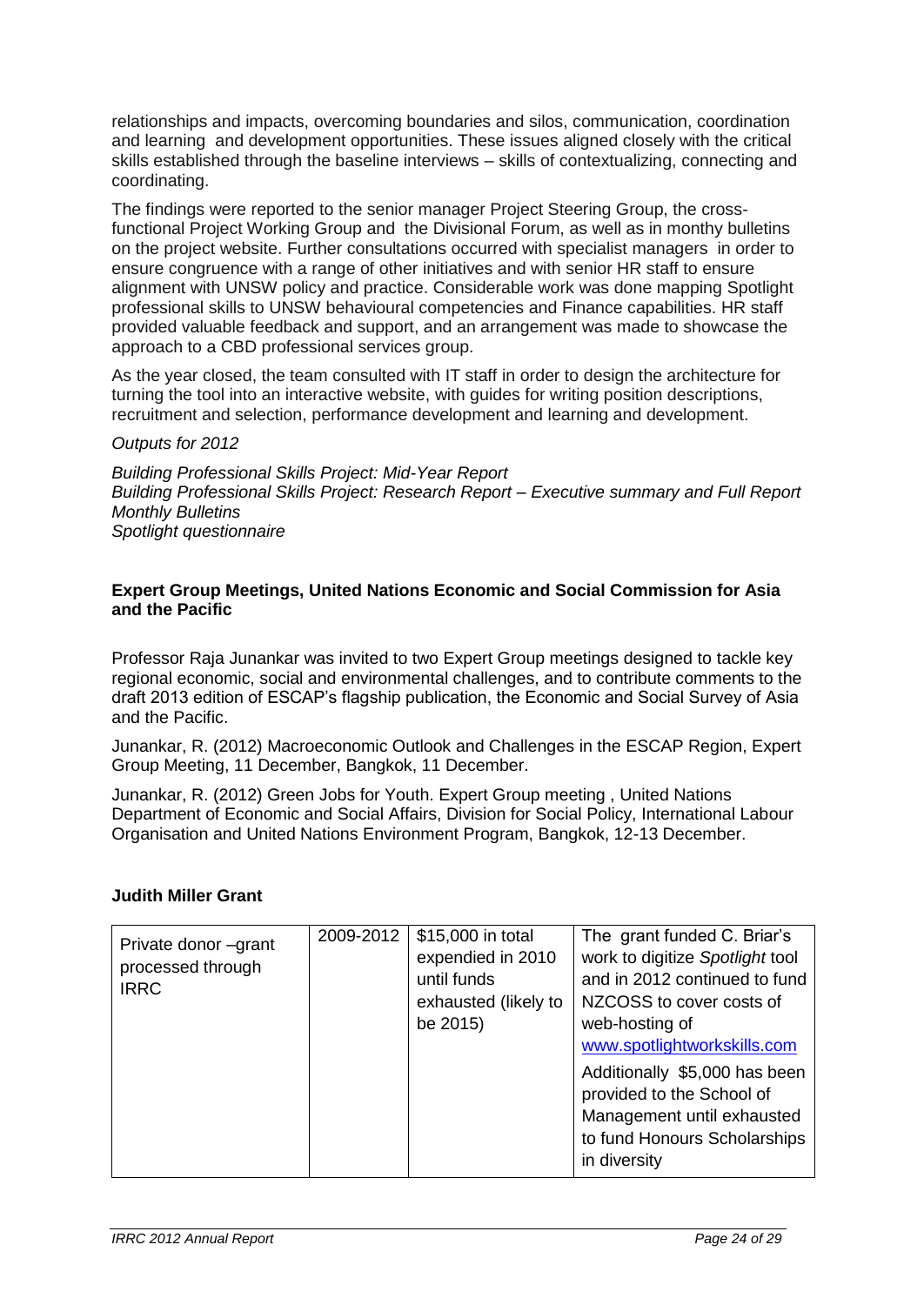#### **PUBLICATIONS 2012**

#### *Books 2012*

**Fairbrother, P**., O"Brien. J., **Junor, A., O'Donnell, M**. and Williams, G. (2012) *Unions and Globalization: Governments, Management, and the State at Work*, Routledge, London (pre-publication release 2011)

*Output from an ARC Discovery Grant - bylined to IRRC*

O"Leary P., and **Sheldon P**. (2012): *Employer Power and Weakness: How the local and the global have shaped the meat industry and its industrial relations*, VURRN Press, Ballarat Australia.

*Co-authored by IRRC Associate P. Sheldon; promoted and marketed through IRRC.*

#### *Book Chapters 2012*

**Wilcox, T**. (2012) "Embedded moral agency: a MacIntyrean perspective on the HR professional"s dilemma" S. Mckenzie, H. Harris, & G. Wijesinghe (eds) *The Heart of the Good Institution: Virtue Ethics as a* Framework for Responsible Management, Springer.

*Produced from PhD thesis supervised by IRRC Associates A Junor and D. Morgan.*

#### *Refereed Journal Articles*

- LaMontagne A.D., Smith P.M., Louie A.M., **Quinlan M.**, Ostry A., Shoveller J., (2012): Psychosocial and other working conditions: Variation by employment arrangement in a sample of working Australians. *American Journal of Industrial Medicine* 55(2):93- 106.
- **Quinlan, M**. (2012) "The "Pre-Invention" of Precarious Employment": The Changing World of Work in Context", *The Economic and Labour Relations Review*, 23(4): 3-24.
- **Quinlan, M**. (2012), "The low rumble of informal dissent: Shipboard protests over health and safety in Australian waters 1790-1900", *Labour History* 102:131-155.
- **Hampson, I. (**2012) "Industry policy under economic liberalism: Policy development in the Prime Minister"[s Manufacturing Task Force"**,** *The Economic and Labour Relations Review*, 23(4): 39-58.
- **Hampson, I, Gregson, S. and Junor, A (2012**) "Missing in action: Aircraft maintenance in the recent "HRM in the airlines" literature. *International Journal of Human Resource Management*, 23(12), 2367-2383. (published in Firstview, 2011)

*Produced from Linkage grant conducted jointly through the School of Management and the IRRC* .

- **Thornthwaite L**., and **Sheldon P**., (2012), "Employer and employer association experiences of enterprise bargaining: Being careful what you wish for?", *Labour and Industry*, 22 (3), 255-274.
- **Wilcox T**., (2012), "Human Resource Management in a Compartmentalized World: W(h)ither Moral Agency?", *Journal of Business Ethics*, 111: 85-96. *Based on PhD research supervised by Anne Junor*
- **Faifua, D.E**.,(2012), 'Moral Judgment and Group Formation: Multilevel and multimodal analyses', *International Journal of Interdisciplinary Social Sciences*, 6(5) 227-238.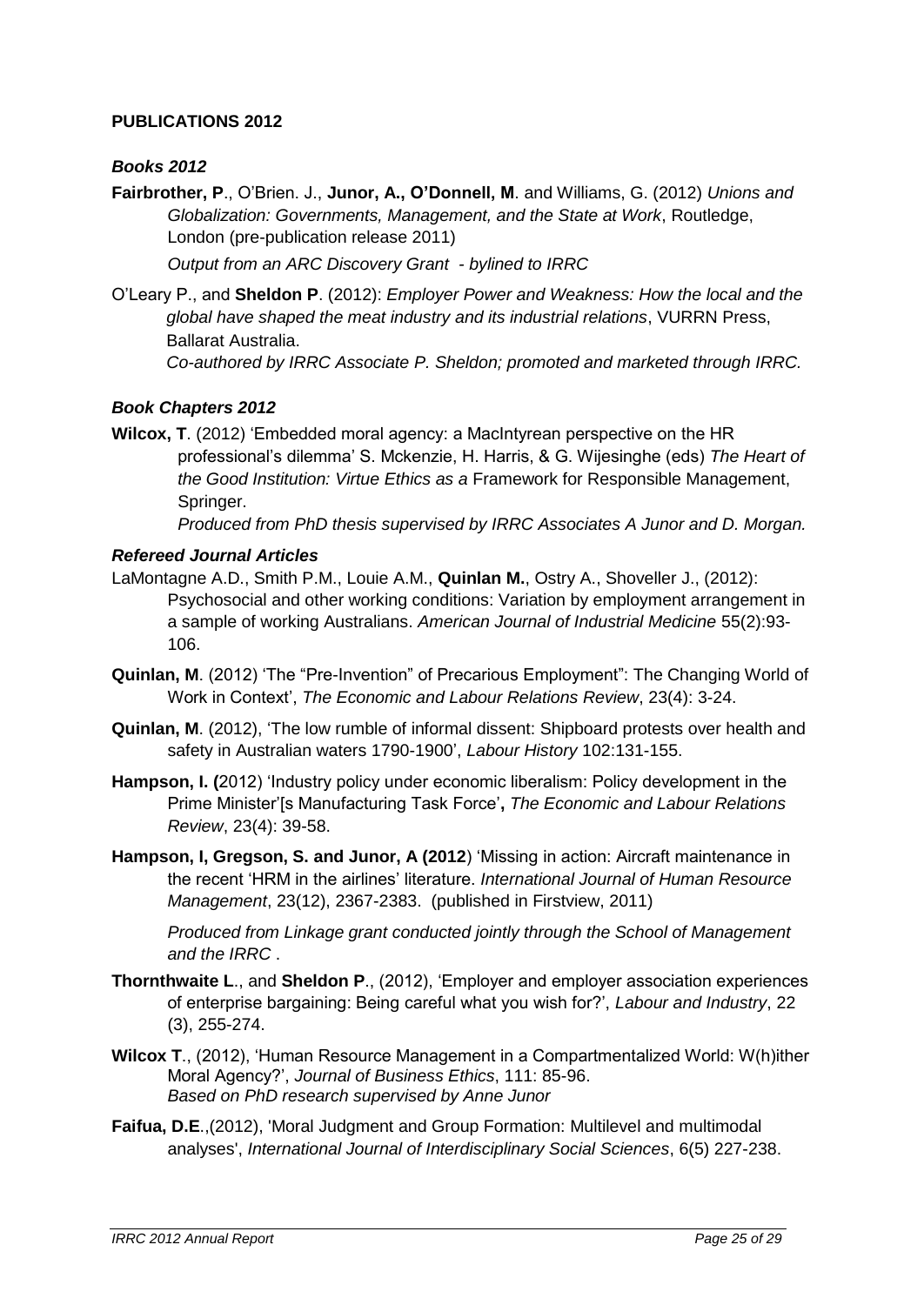- Vosikata, S., & **Faifua, D.E.**, 2012, 'HR Selection Distortions: A Theoretical Framework for the Fiji Public Service', *Journal of US-China Public Administration*, vol. 9, no. 7, pp. 775 – 790.
- **Faifua, D.E**., 2012, 'Reconciling Moral Cognitive Conflict: Evaluations, Intentions and Human Action', *Journal of Organizational and Moral Psychology*,2 (2) 73-84.
- Rabeatul Husna Abdull Rahman (2012) "Malaysian Firms" Role in Retaining Engineers", *The Economic and Labour Relations Review*, 23(4): 57-78. *Produced with mentorship from A Junor out of a PhD jointly supervised by A. Junor and R. Hall, IRRC.*

#### *Full Conference Papers 2012*

- **Junankar R**. (2012) The collapse of the US labour market: Unemployment and long term unemployment in the great Recession. Refereed conference paper presented at the Australian Conference of Economists, Melbourne, 8-12 July.
- Weerasombat T., and **Hampson I**., (2012) Skills and Control in the Toyota Production System: The Case of Toyota Motor Thailand (TMT). Presented at the International Labour Process Conference, 27-29 March, Stockholm.
- Weerasombat T., and **Hampson I**., (2012) Between "Lean" and "Reflective" Production: The Case of Toyota Motors Thailand. Presented at the International Labour Process Conference, 27-29 March 2012, Stockholm.
- Li, Y and **Sheldon, P.** (2012) Workplace training for skilled process workers amid skills shortages in China: HRM and local labor markets. Refereed paper, Proceedings of the 16th ILERA World Congress.
- **Faifua, D.E.,** (2012), 'Researching Affective Valences and Moral Judgment: An Evaluative Study of Cognitive Conflict in Groups and Cultures'. Presented at Seventh International Conference on Interdisciplinary Social Sciences, Barcelona, Spain, 25- 28 June, 2012.
- Briar, C. and **Junor, A**. (2012) Inequality and Low Paid Women Workers: Care, Skill and Value in Social and Community Sector Work. Presented at the 7<sup>th</sup> Biennial Gender, Work and Organisation Conference, 27-29 June, Keele University.
- **Sheldon, P**., Ehrlich, J. and **Wardrop, J**., (2012) "Enhancing Student Learning in Negotiation Skills: Using Authentic and In-Authentic Assessment Tasks" Refereed Paper, European Business Research Conference Proceedings, Rome August 16, 2012. Available at SSRN:<http://ssrn.com/abstract=2130994>
- **Gan, B.,** Morgan, David E. and Sheldon, P., (2012), "Business-Government Relations and Institutional Leadership in Singapore: The Case of the Singapore National Employers" Federation", Refereed Paper, European Business Research Conference Proceedings , Rome, August 16, 2012. Available at SSRN: http://ssrn.com/abstract=2130972.

#### *Unpublished Research Reports, Government Submissions and Expert Evidence to Courts*

**Junor, A., Wilcox T**. and Fruin, D. (2012) Better Description and Classification of Jobs in Awards : A Spotlight Project. Prepared for and funded by the Equal Opportunity for Women in the Workplace Agency, Sydney. Industrial Relations Research Centre, Sydney.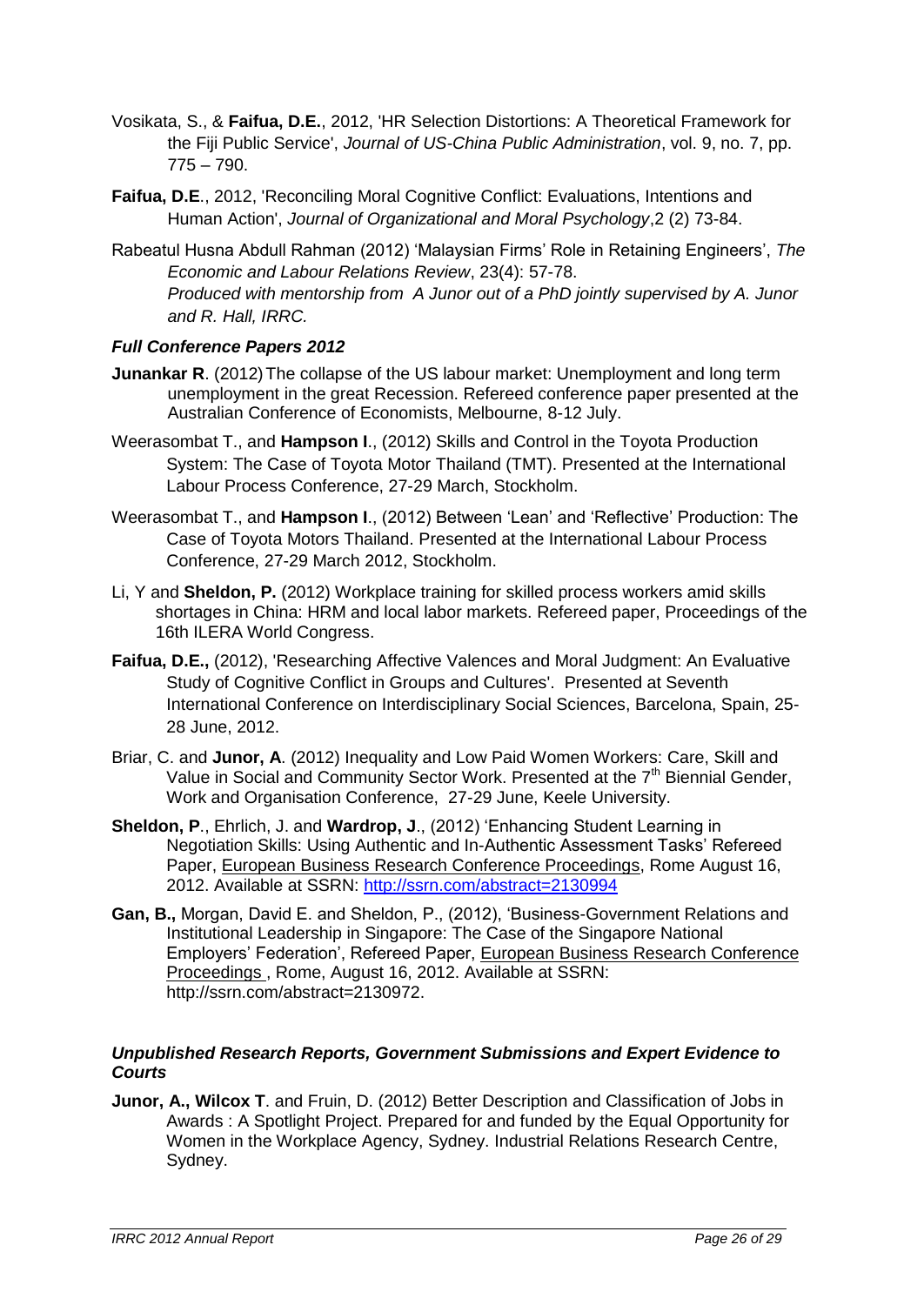- Briar, C. and **Junor, A.** (2012) Insecure Work in Australia: General Comments and Three Focal Issues: Gender Dimensions; Indigenous Women, Immigrant Women, and Women with Disabilities; Tertiary Education Casualisation. Submission to the Independent Inquiry into Insecure Work in Australia. IRRC, Sydney, January.
- **Junor, A.** (2012) Evidence to Hearing, Independent Inquiry into Insecure Work in Australia. State Library of New South Wales, Sydney. 27 February.

#### *Other Publications 2012*

- **Janunkar, R** (2012) The Global Economic Crisis: Long Term Unemployment in the OECD. Paper presented in the NATSEM 2012 Seminar Series, 25 October.
- **Quinlan, M.** (2012) 'Road haulage in Australia: keeping vulnerable workers safe and sound', *HesaMag* 06. Autumn-Winter: 48-51.
- **Quinlan, M.** (2012) Address to The Safety Institute of Australia (Tasmanian Branch) conference on Monitoring WHS performance. Reported in Workplace Issues 68, December: 9.
- Briar, C. (2012) *'Managing the margins: Gender, citizenship and the international regulation of precarious employment*" [Book Review] *Economic and Labour Relations Review*, 23 (2), 144-148.
- **Junor, A.** (2012) Review of the 5<sup>th</sup> edition of Bamber, G., Lansbury, R. D. and Wailes, N. eds. (2011) *International and Comparative Employment Relations: Globalization and Change*, Allen& Unwin for the *E-Journal of International and Comparative Labour Studies*.
- **Junor, A.** (2012) B. Imbun, *Dynamics of Wage Fixation in a Developing Economy: The Case of Papua New Guinea* [Book Review], *Economic and Labour Relations Review*, 23(3): 109-114.

#### *SSRN Working Papers*

- Hull, D. (2012) The Use of Collaborative Organisation to Develop more Productive Freight Transport and Logistics Infrastructure Solutions in Australia, UNSW Australian School of Business Research Paper No. 2012-IRRC-01.
- Hull, D. (2012) Learning Regions in Australia The Case for Collaborative Infrastructure Outside Metropolitan Centres - The Pilbara Region as a possible case study, UNSW Australian School of Business Research Paper No. 2012-IRRC-02.
- Hull, D. (2012) Winning the skills battle and losing the knowledge war in the Railways Reflections on changing culture in a complex system and the impact on learning and development, UNSW Australian School of Business Research Paper No. 2012- IRRC-03.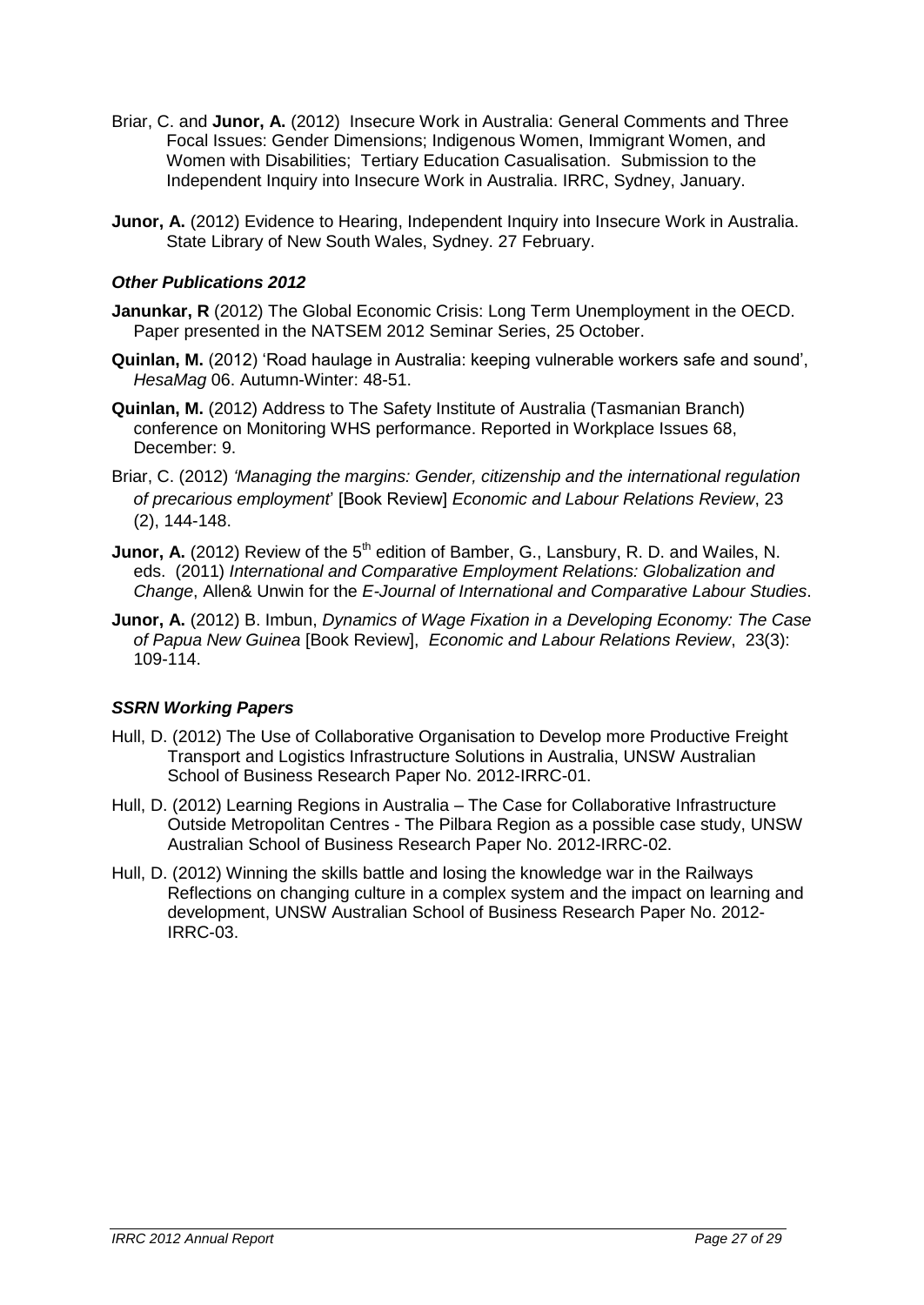# **RESEARCH SUPERVISION CARRIED OUT BY THE CENTRE ON BEHALF OF ACADEMIC UNITS**

#### **Thesis supervision by IRRC Associates with no other UNSW Affiliation**

#### **Honours Completion**

Professor Raja Junankar (IRRC) provided joint supervision with Associate Professor Peter Kriesler 9IRRC and Economics Anthony de Rosa: Waste Land: An Investigation Into the Output Costs of Australian Labour Underutilisation from 1978-2012 School of Social Science, Faculty of Arts and Social Sciences, UNSW

#### **Ph D Completion and submission:**

Anne Junor and Professor Ralph Hall (both retired Adjuncts and IRRC Associates) - joint Supervision Tanya Carney: Navigating Occupational Norms: Explaining the Employment Mobility Patterns of Australian Mothers Submitted September 2012 Conferred June 2013

Anne Junor provided joint supervision with Associate Professor Julie Cogin (School of Management) Janis Wardrop: When is Institutional Change Not Change? Australian Corporate Governance Reporting Practices as Institutional Maintenance Work Conferred December 2013

Anne Junor provided joint supervision with Professor Janet Chan (Law) Rabeatul Husna binti Abdull Rahman: The Impact of Human Resource Practices on the Retention of Knowledge Workers in Malaysia Submitted September 2012 Conferred April 2013